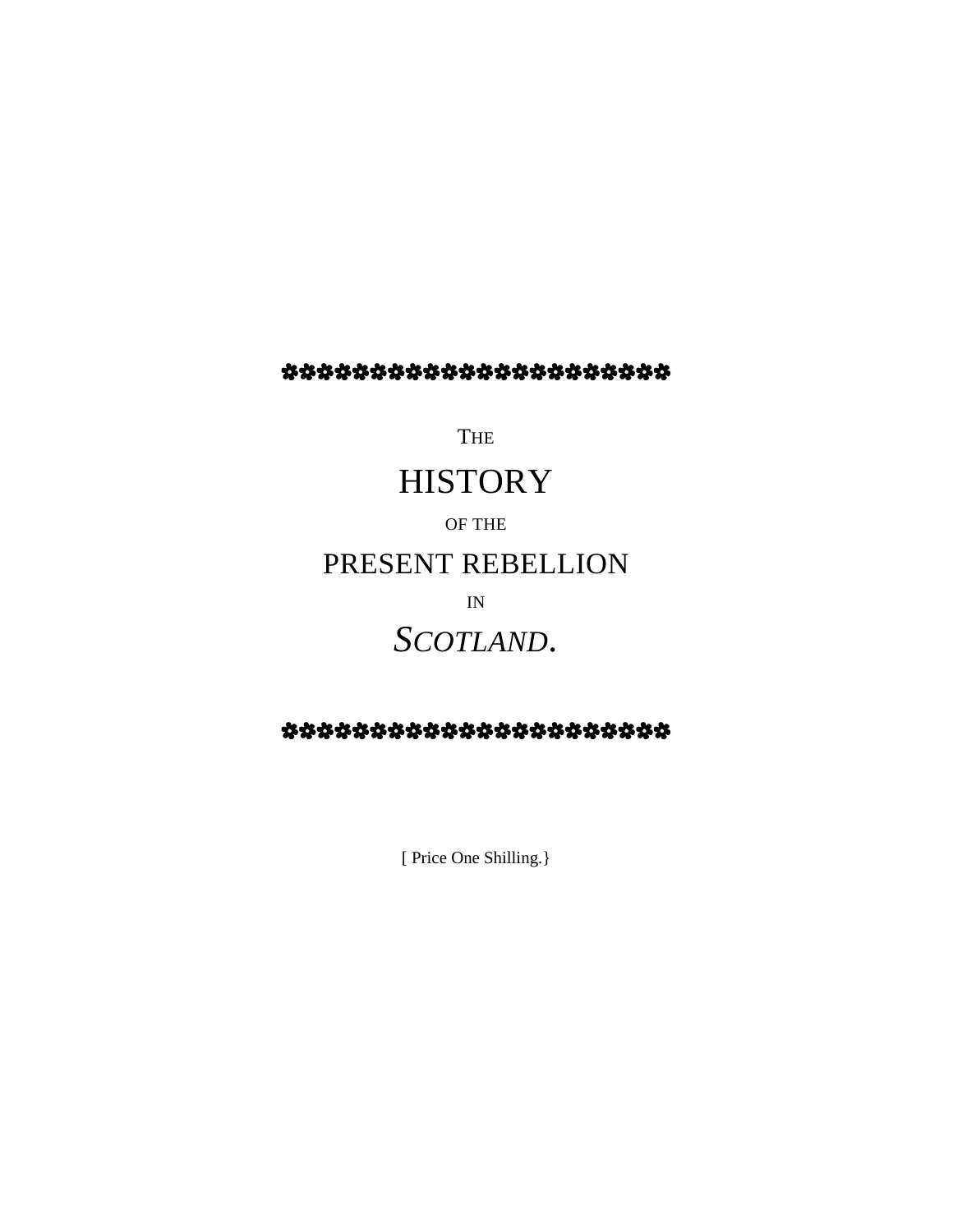#### THE

## **HISTORY**

#### OF THE

## PRESENT REBELLION

#### IN

# *SCOTLAND*.

From the Departure of the Pretender's son from *Rome*, down to the present Time.

#### In which is

- A full ACCOUNT of the Conduct of this Young Invader, from his first Arrival in *Scotland*; with the several Progresses he made there; and likewise a very particular RELATION of the Battle of *Preston*, with an exact List of the Slain, Wounded, and Prisoners, on both Sides.
- Taken from the Relation of Mr. JAMES MACPHERSON, who was an Eye-Witness of the Whole, and who took the first Opportunity of leaving the Rebels, into whose Service he was forced, and in which he had a Captain's Commission.

--------*Ne pectora vano Fida Metu paveant. Œtœas spernite flammas.*

OV. METAM.<sup>[\\*](#page-1-0)</sup>

#### LONDON: Printed for M. Cooper, at the *Globe* in *Pater-Noster-Row.*  MDCCXLV

<span id="page-1-0"></span> $\overline{\phantom{a}}$ 

<sup>\*</sup> The motto is from Ovid *Metamorphoses*, ix, 248-9: "Let not your heart be filled with groundless fear. Scorn the Octæan flames!"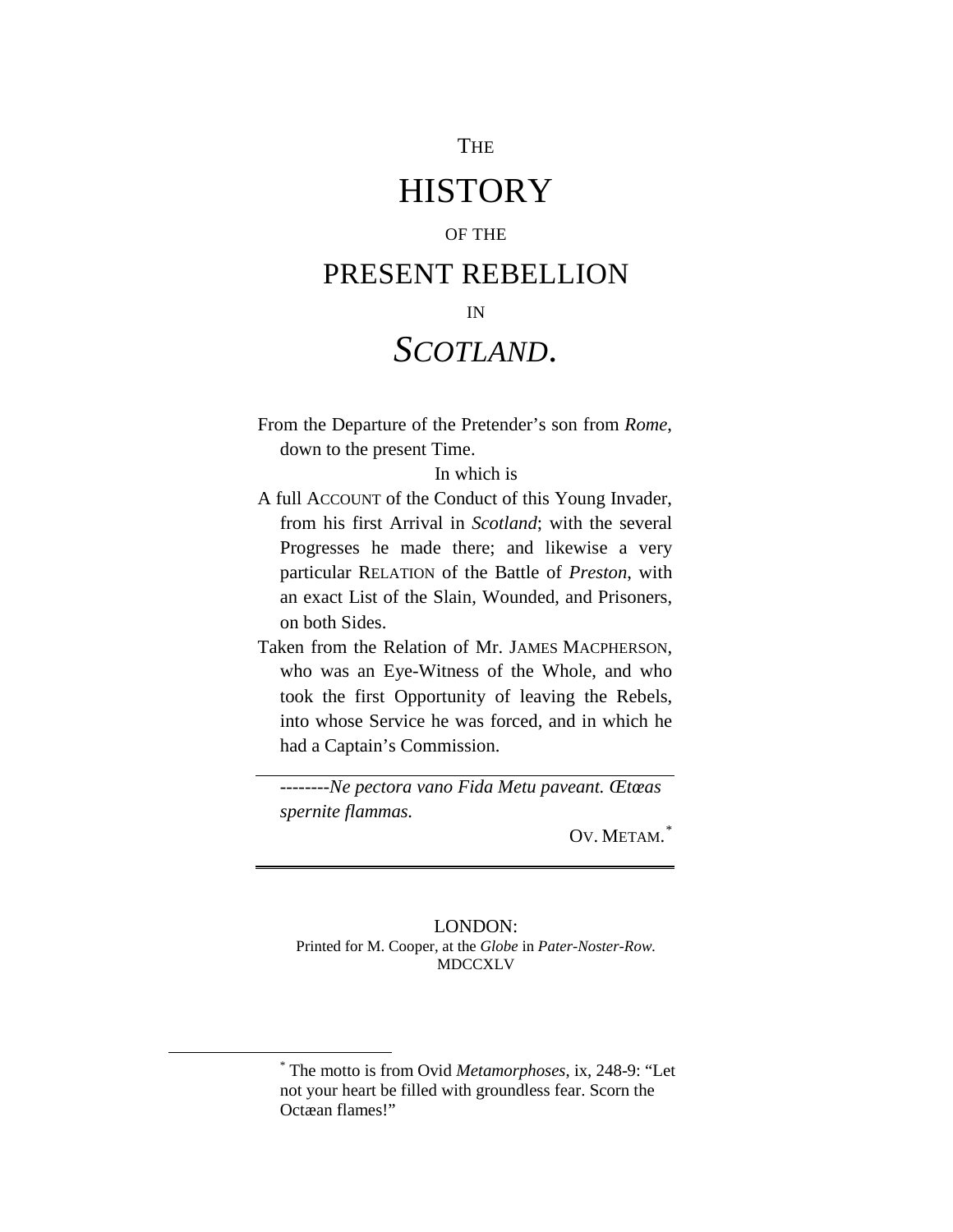**THE** 

# **HISTORY**

OF THE

## PRESENT REBELLION

IN

# *SCOTLAND*.

HE present Rebellion is a Matter of such THE present Rebellion is a Matter of such<br>
Consequence to this country, and must so seriously engage the attention of every *Briton* who hath the least regard either to his own real Good, or the Welfare of his Posterity, that I shall make no Apology for the present Undertaking; in which my reader may be assured, that as the utmost pains have been taken to procure the best Intelligence, so he may safely rely on the Truth of the Facts related.

The Pretender's eldest son *Charles*, who is now in the twenty-fifth Year of his Age, having, in the Beginning of the Summer, taken a solemn Leave of his Father at *Rome*, and in the Presence of the Pope and Cardinals, having made a solemn Vow that he would never forsake his Religion; set out with one *Patrick Graham* his confessor, the Marquis of *Tullibardine*, General *Macdonell*, and some other Attendants, amongst which is one Mr. *Fisher*, a person who some years ago murdered his Friend Mr. *Darby* in the Temple, for which he hath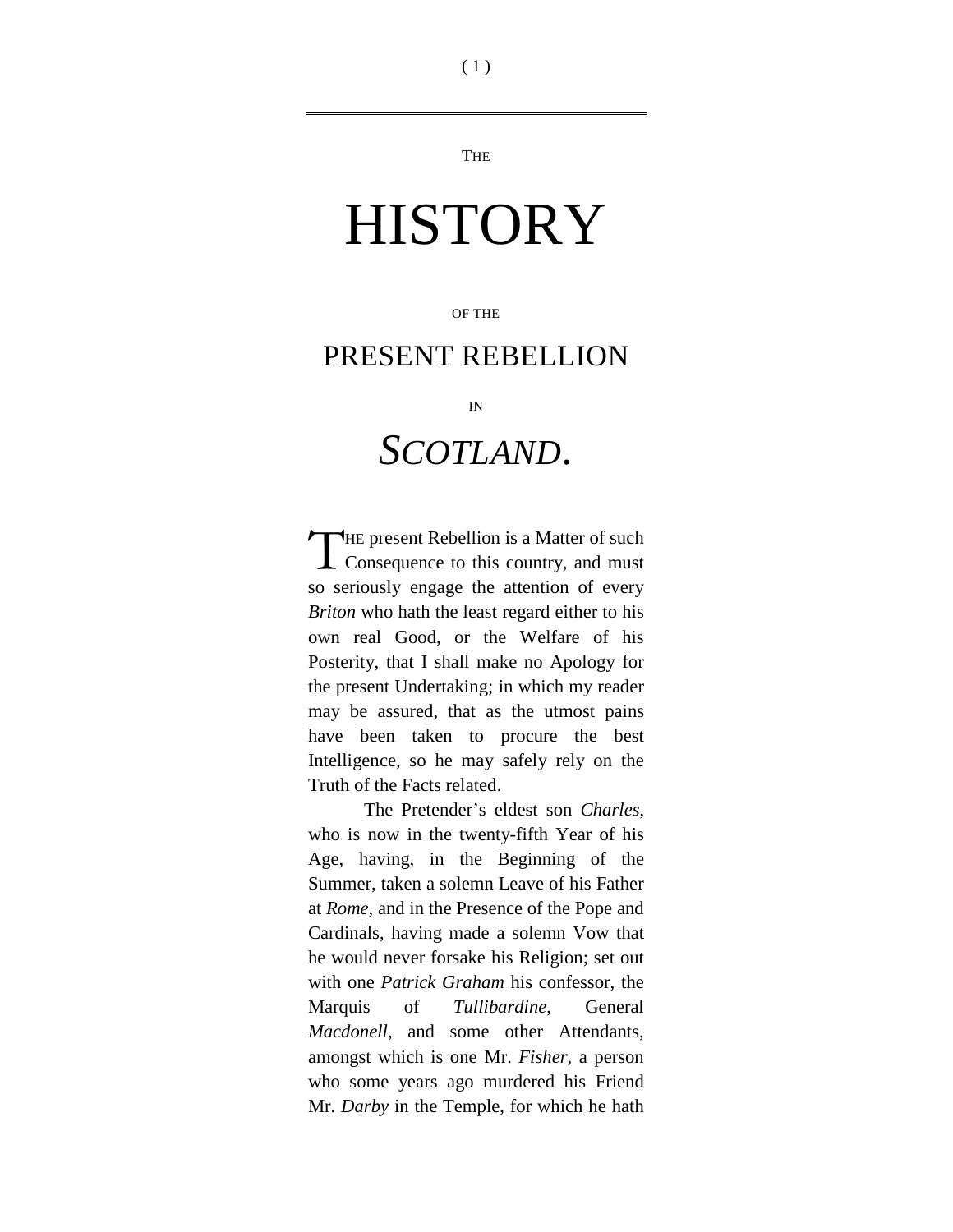a pardon under the Pretender's Sign Manual, and is advanced to the Post of Major in the Highland Army.

Having passed through *France* by land, and visited the *French* King in his Camp, from whom he obtained five Independent Companies, besides a large Quantity of Arms, and a Ship of War, together with further Promises of future Assistance, he departed for *Brest*; where the aforesaid Soldiers and Arms being put on board, in the Beginning of *August* they sailed out of that harbour; the Pretender's son himself, together with those Attendants who accompanied him from *Rome*, being embarked in a small Vessel.

They had not been long at sea before they met with one of our Men of War, between whom and the *Frenchman* a very sharp Engagement ensued; in which both Ships suffered extremely, and the latter was so entirely disabled, that she was obliged to put back into *Brest*.

During this engagement, the small vessel which carried the Pretender's Son escaped, and made immediately for the western coast of *Scotland*. No *English* Man of War being at that time in those seas, they cruised for some days off the islands of *Barra* and *Uist*, and at last stood in for the Coast of *Lochaber*, and on the 10<sup>th</sup> of August in the evening landed between the Islands of *Mull* and *Skye*.

One *Macpherson*, whose Hut stood about a Mile from the Sea-shore, seeing these people land, had the curiosity to advance towards them, and was told by one of his Countrymen that came with them who they were, and particularly, that the young man was the Prince of Wales and the Son of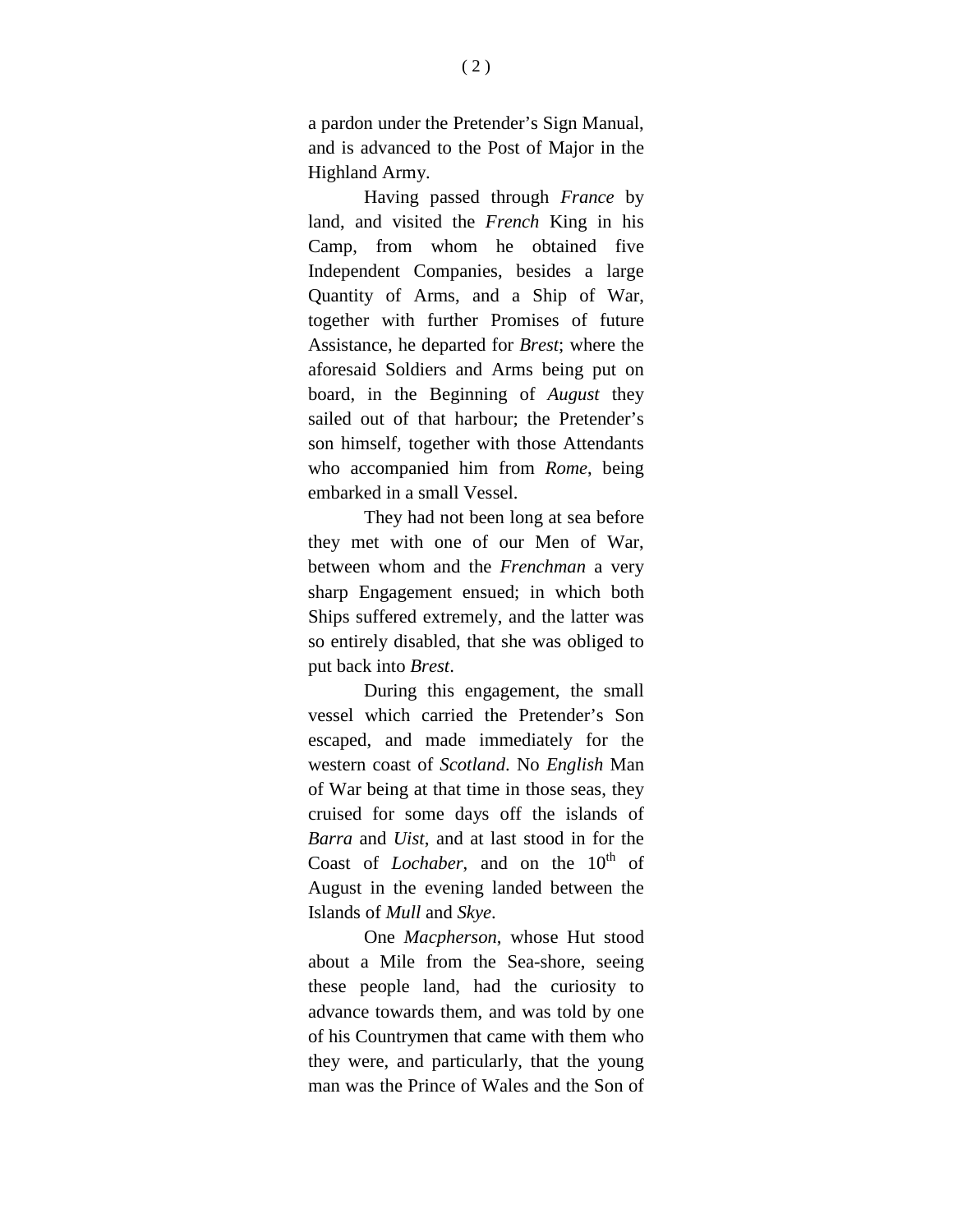his King. *Charles* presently came up to him, and giving him a *French* Pistole, asked him if he would not bear arms for his King and Country, to which *Macpherson* readily answered he would, and then *Charles* very graciously held forth his Hand for him to kiss, which he accordingly did.

The Young Pretender then threw himself on the ground, and kissed it, after which his confessor cut a turf and presented it to him saying, *In the Name of the most holy and infallible Pope, I present thee this as Regent for thy Father, and do hereby, by virtue of the full Powers to me delegated, invest the most puissant* James III *with the Possession and Rule of the Kingdom of Great Britain; which he is to hold at the Will and Pleasure of the Holy See. Dost thou therefore, in his Name, accept the Government of these Realms, on the condition of fighting the Cause of our Holy Mother the church, to the utter Extirpation of the Persons of Heretics; and wilt thou persevere manfully in the same, till the Blood of Heretics shall be washed away from the face of the earth?*

The Young Pretender on his Knees received the Turf from the Hand of his Confessor, and faithfully promised in his Father's name to fulfill all that had been enjoined him.

Then he and his Confessor fell both on their Knees, and continued in a devout Posture several minutes, invoking the Assistance of the Saints, and repeating each several hundred *Pater Nosters*, and *Ave Marys*.

This Ceremony being ended, in which all present assisted, the Marquis of *Tullibardine*, and five other *Scottish* Chiefs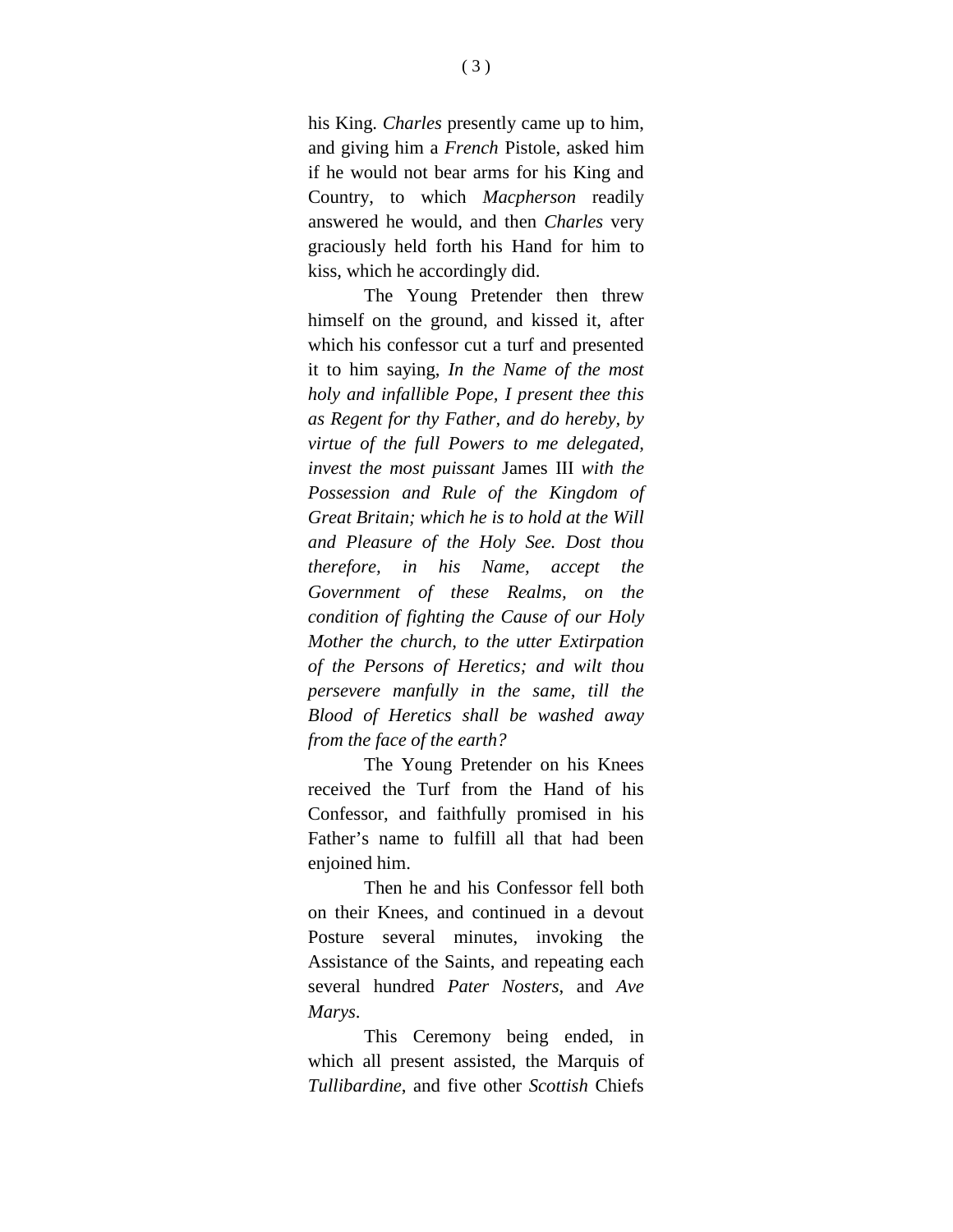took their Leave of their Commander, and having kissed his Hands, set out to disperse themselves among the Clans.

*Charles* then asked *Macpherson* how far they were from a House, and was told that he was full seven Miles from any Town, or indeed from any House, unless some few bad Huts, such as his own, which were scattered here and there, and were inhabited by Highlanders.

*Charles* behaved with great Courtesy to this Highlander, and asked him several Questions concerning the State of the Country, till the Confessor having enquired his Religion, was told by him that he was of the Presbytery. After which Answer the young Man grew immediately reserved to him, and speaking something to his Confessor in a Language which he did not understand, but which the Confessor answered with a Smile, turned away from him. Nor did he ever afterwards speak to him.

*Charles* spent three Days in visiting the several Huts of these Highlanders; amongst whom he distributed his Money very liberally, so that by the End of the third Day, he had enlisted upwards of 70 in his party. He delivered them Arms (for he had Arms with him for 500 Men only) a sufficient Number for 6,500 having miscarried in the *French* Man of War.

On the 14th of August the marquis of *Tullibardine*, and two other of the Scotch Chiefs returned with a body of above 300 of the Clans, who were immediately disposed into a regiment, and called, *The Royal Regiment of Highland Guards*. The Command of which was given to the Marquis, one *Mackay* was made Lieutenant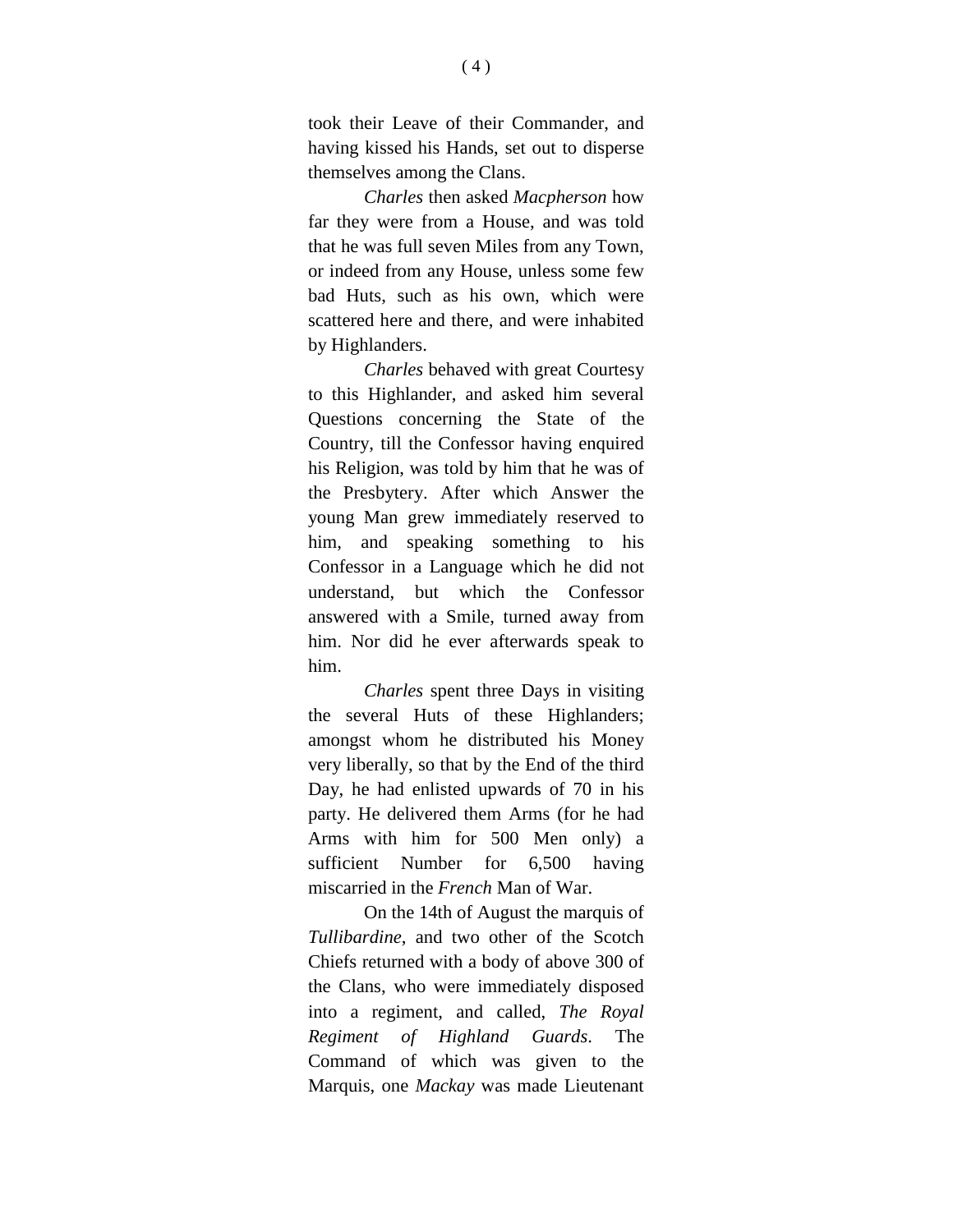Colonel, and Mr. *Fisher* Major. The Captains and inferior Officers were chosen out of the Clans.

This regiment was no sooner formed, than the utmost diligence was made use of to discipline them, and instruct them in the use of arms. Nor was much less diligence used by the confessor, assisted by another priest whose name was *Fraser*, to instruct them in the Roman Catholic religion, and this with such success, that upwards of 200 of these ignorant people were converted in less than a fortnight.

The government no sooner received advice of the landing of the Pretender's son in Scotland, than immediately a proclamation was published, with a reward of £30,000 for the apprehending him. And at the same time, an order was issued for all the officers of his majesty's land forces in Great Britain to repair to their respective posts.

The regiments which at that time lay in the north were Colonel *Gardiner's* and *Hamilton's Dragoons*, together with the regiments of foot of *Lascelles*, *Murray*, *Guise*, and *Lee*. These were ordered to march directly towards *Stirling*, where they were to encamp under the command of *Lieutenant General Sir John Cope*.

Had some of the well-affected chiefs had it in their power, in the infancy of this rebellion, to have armed their clans it might most probably have been crushed in the eggshell; but there being a provision by a very severe law against this, without an order of council, and there being some time as well as difficulty required to obtain this order, the rebels had unfortunately, an opportunity to form themselves, before any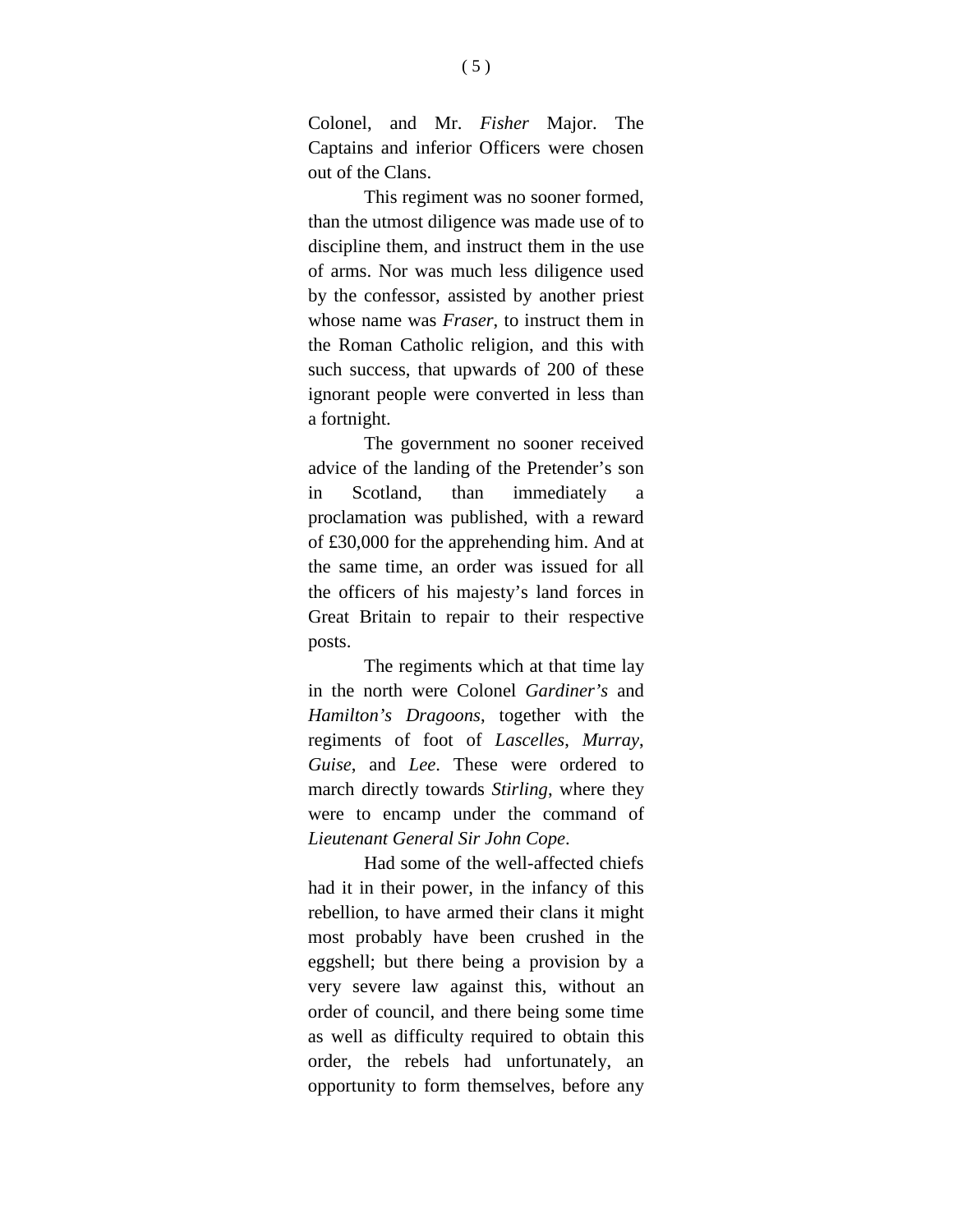such step could possibly be taken against them.

By the  $20<sup>th</sup>$  of August, before which time the two other chiefs were returned with their clans, the army of the rebels was increased to the number of 1200. They then proceeded to form two other regiments, one of which was commanded by *General Macdonell*, and the other by the Pretender's son himself.

On the  $22<sup>nd</sup>$ , having made themselves tents, they marched a few miles, and encamped on a hill, (for before this time they kept in separate companies, at some distance from each other, in order to avoid discovery;) a stratagem which had so good an effect, that whoever recollects the accounts which the newspapers gave us of the first landing of the Pretender, must remember with what uncertainty they spoke of a few men being landed in the west of *Scotland*, who were sometimes gentlemen from Ireland hunting, and sometimes were quite vanished, every subsequent account actually contradicting the former; so that few, except the most credulous, gave any belief to it, imagining it was rather a story devised by some persons for particular purposes which need not be mentioned. this infidelity was of very pernicious consequence, especially as it prevailed in some measure even among the greater people: nay, so accustomed were they to treat this rebellion as imaginary, that even when it was impossible to doubt longer of its reality, they made it still the subject of contempt and ridicule; saying it was only a company of wild highlanders got together, whom the very sight of a body of troops, however small, would infallibly disperse: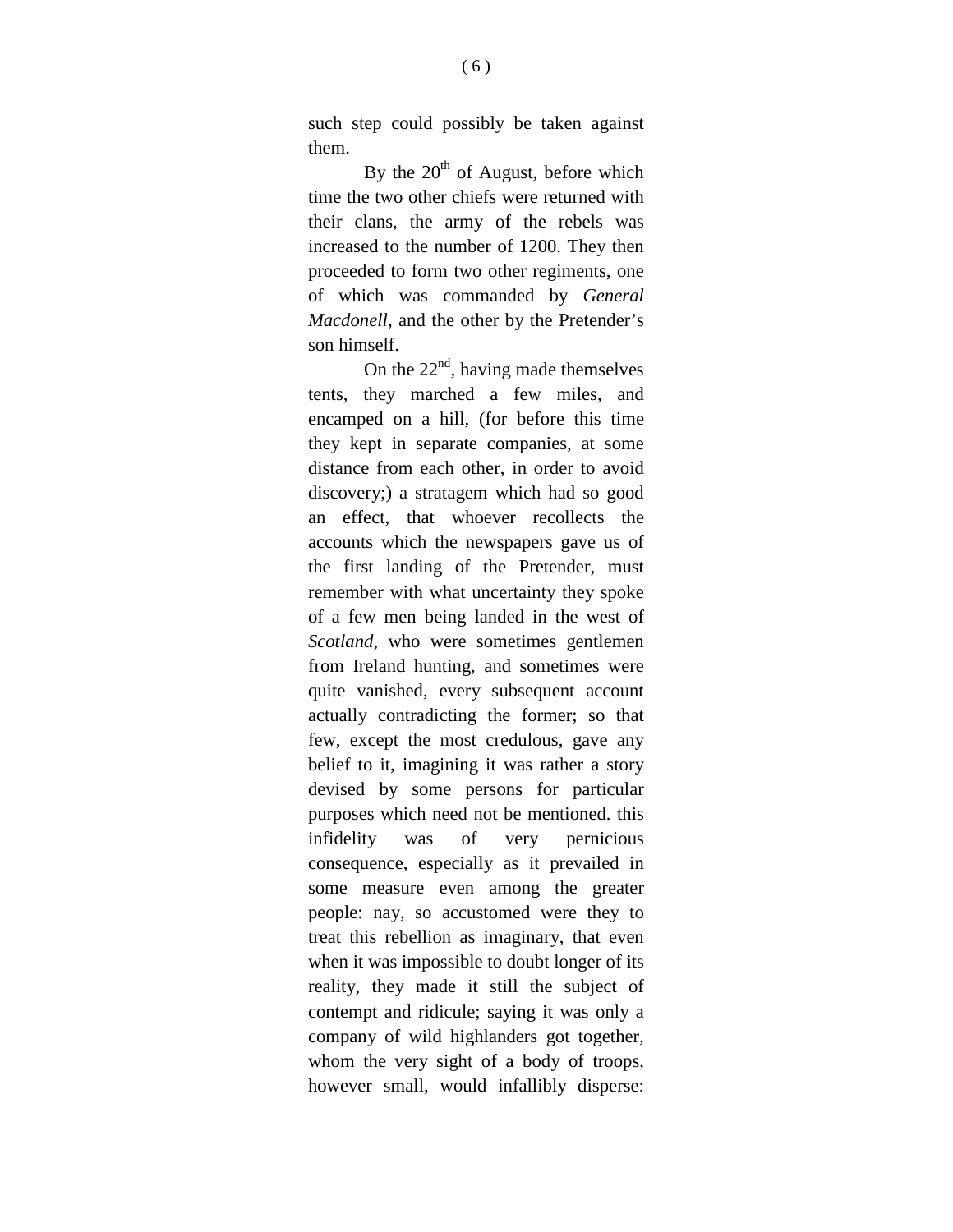nay, one great man is reported to have asked, with a contemptuous air, why they did not read the proclamation to them? This induced a supineness in our councils, and gave the rebels time and opportunity to grow more formidable than they could ever have become from such a beginning, had the report of it met with more credit at first, and afterwards with less contempt than it did. However, we may learn the truth of that old observation, that it is never safe to despise the most contemptible enemy too absolutely.

A lesson which, I hope, our future politicians will learn from the present case. But to return to our history: the rebels being now upwards of 1200 strong, grew somewhat bolder, and began to place greater confidence in their strength. On the  $21<sup>st</sup>$ , therefore, as we have said, they came to a rendezvous on an open hill, where they encamped in the sight of the country.

On the  $22<sup>nd</sup>$  they erected their standard with great solemnity: the priests first washed it all over with holy water, and blessed it; then a certain number of *Ave Marys* and *Pater Nosters* were said, besides prayers to the saints; in all which acts of devotion, *Charles* distinguished himself with greater zeal (if possible) than the priests themselves. In the afternoon of this day in which they erected their standard, they were reinforced by a body of 200 Highlanders, who brought them an account that the King's forces were marching towards *Stirling*.

The chief care of the rebels began now to be the procuring provisions, as their mouths grew very numerous; in order to which they sent out a party, who, on the  $22<sup>nd</sup>$ in the evening, drove a herd of black cattle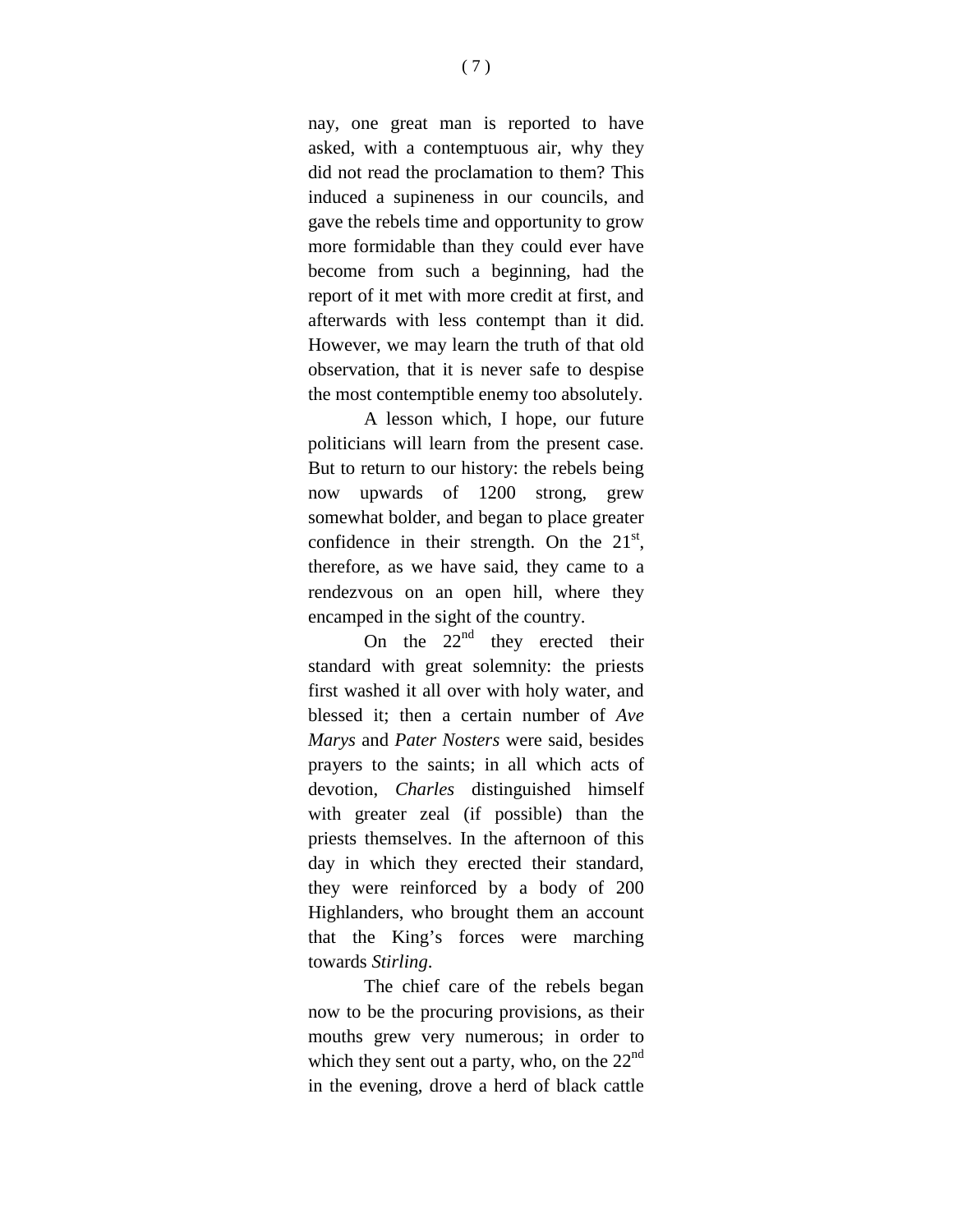into the camp, which were received by them with great joy.

On the  $23^{rd}$ , a party of 400 of the rebels, chiefly belonging to the Royal Regiment of Highland Guards, attacked and defeated a small party of the King's forces, under the command of *Capt*. *Scott*. The captain himself was wounded in the arm; and a sergeant, even after the battle was cut all to pieces; which fate all the rest had shared, had it not been prevented by one Stewart, a captain of the Highlanders. **These** fellows had already so well profited under their popish instructor, as to learn the language of heretic dogs! And the true arts of propagating religion with fire and sword.

The rebels began now to increase considerably, and by the  $28<sup>th</sup>$ , they were full 2000 strong. At this time they added a battalion to the regiment of guards, and likewise formed a third regiment, of which the duke of *Perth* was declared colonel.

*General Cope* had now assembled a pretty considerable body of the King's forces near *Stirling*; but the ways towards the rebels were such, that it would have been impracticable to come at them without the utmost hazard of losing the whole army in the attempt: nor had he indeed any other way of attacking them, than by taking a vast scope round; which he declined, as he chose rather to keep himself posted between them and the city of *Edinburgh*; well knowing, that could the capital of *Scotland* be preserved, any success they might have of assembling a body in the highlands, where they must soon be starved, would be in the end fruitless and ineffectual.

However, the alarm of their success daily increasing in *England*, and the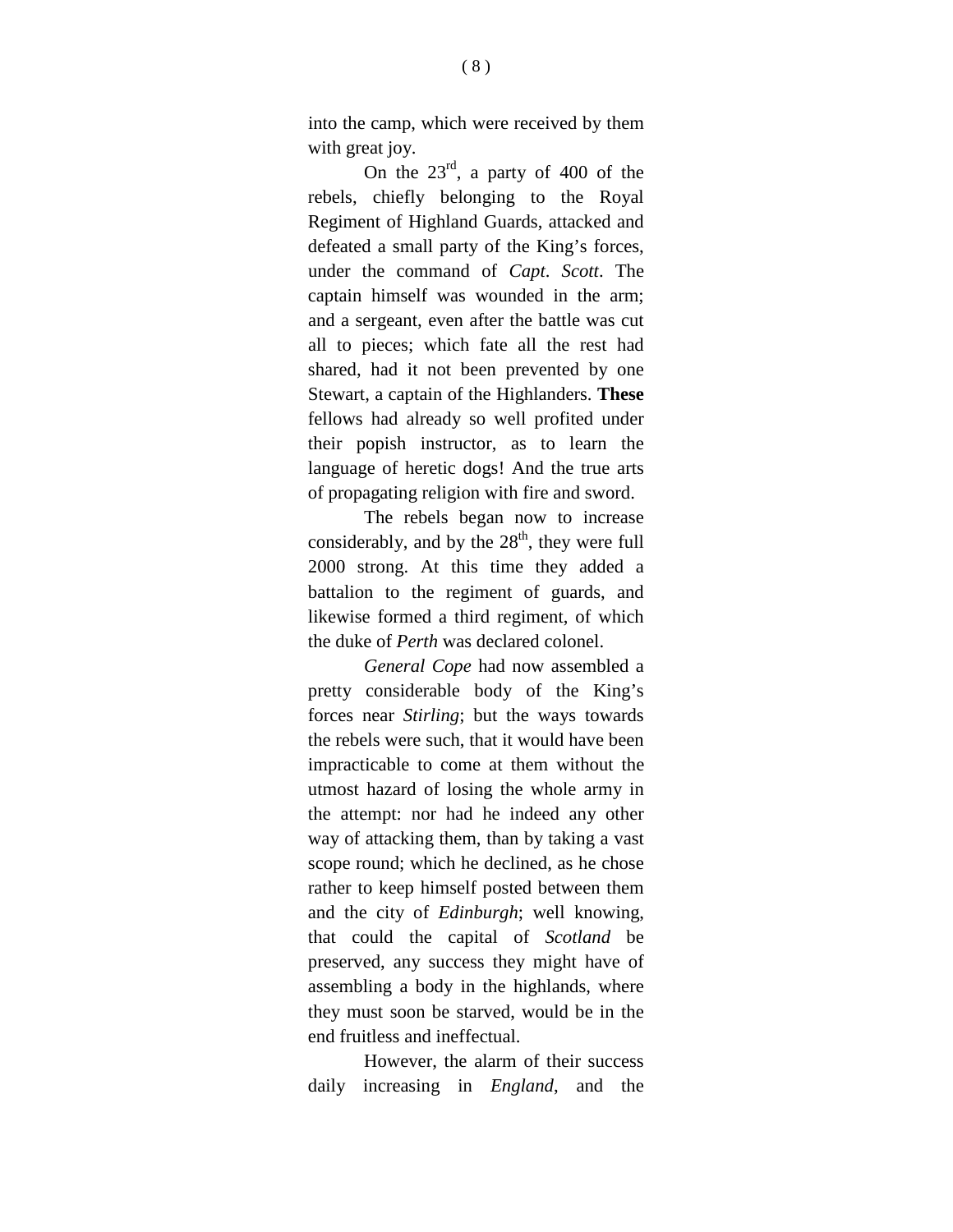numbers which from time to time joined them giving a very just cause of uneasiness to our ministry here, the general received peremptory orders to march forwards, which he did; and in the meantime the rebels gave him the slip, and on the  $29<sup>th</sup>$  marched towards Perth, the duke of that name leading the van, *Charles* marching in the centre, and General Macdonell in the rear. This evening they were joined by Lord Geo. Murray, brother to the duke of Athol, and by three other gentlemen, one of whom is brother to an earl.

On the  $30<sup>th</sup>$ , they marched no more than three miles, on advice that the King's forces, under the command of his excellency Lieutenant-General Sir John Cope, was marching towards them. However, this afterwards proved a false rumour.

*Charles* expressed great bravery on this occasion; and showing a medal which he wore on his right arm, said, he feared nothing while he had the protection of that holy relic. And indeed the greater part of the army, who were now cAtholics (so well had the priests, who were now likewise increased in number, bestowed their time, and so plentifully had they bestowed their relics) seemed to rely more, some on an old tooth, others on a lock of hair, and others on some such bauble for protection, than on their swords: not that they neglected the human means of strengthening themselves: On the contrary, they spent at least twelve hours in every day in the exercise of their arms, to their instructions in which the few officers they had addicted themselves incessantly. *Charles* himself was constantly busied either in this, or his devotions; which last occupied a full third part of his time: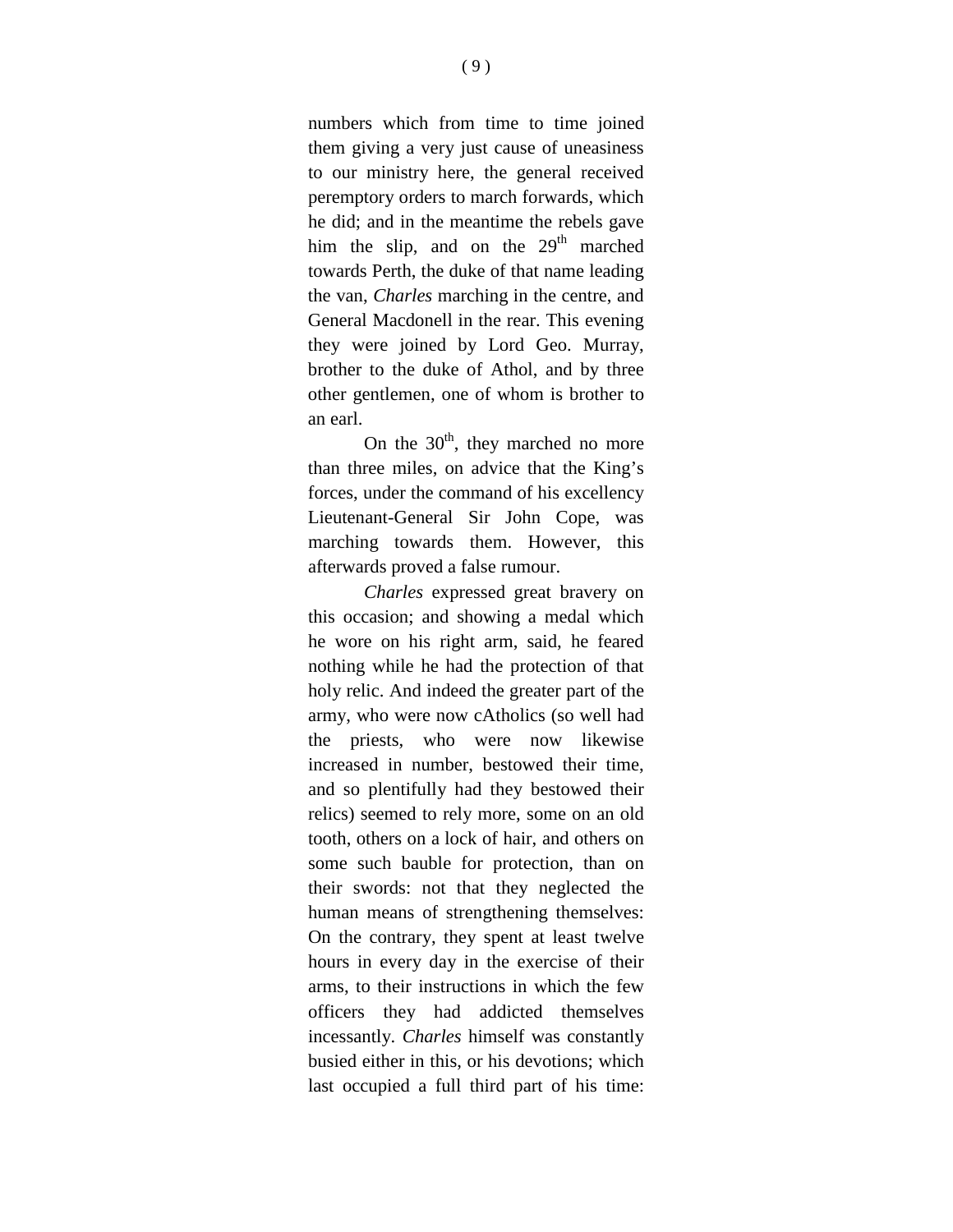nay, so very devout is he in his inclinations, the General Macdonell one day endeavoured, with some sort of ridicule, to give him a gentle reprimand; but he returned it with great severity, saying, God knew best what might be the end of any other journey he was taking; but this he was certain of, that whenever he was on his knees, he was on his direct road to heaven; a road in which he was certain one day or other to come to a happy end of his journey.

While they remained in this camp, *Charles* gave two instances, the one of his exact regard to discipline, the other of his more exact regard to his religion. One of the highland guards had stole a sheep; of this being accused, he was tried by a courtmartial, and condemned to be shot, which sentence was accordingly executed; a rigour, which regard to discipline might have excused, had it been as well exerted towards another, who having committed a rape on an infant of 11 years of age, was pardoned. Nor could any other reason be assigned for the too great severity shown to the one, or the too unjust mercy shown to the other; but that the former was a protestant, and the other a papist: nay, the only defence which the latter could be brought to make, was that the girl was a heretic, and against such all things were lawful. a dreadful religion indeed, which teaches us to divest ourselves of humanity to our fellow creatures, only from serving their God in a different manner, and holding different tenets of religion from our own: and which horrible zeal can be only accounted for from the wordly interest of priests, and the dark ignorance in which they bury the minds of all lay zealots, over whom they exercise so despotic an authority, that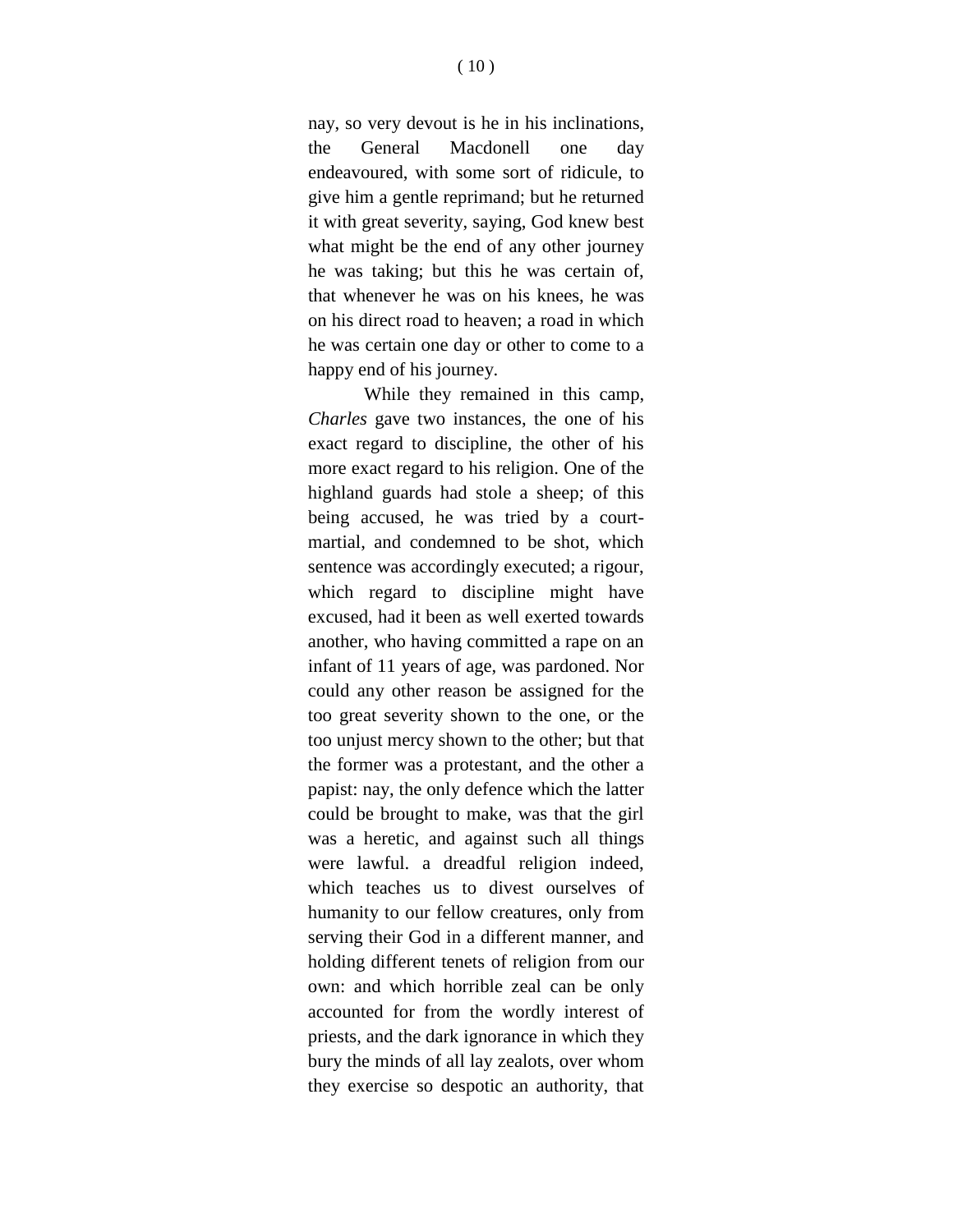however benevolent and good they may otherwise be in their dispositions, yet when the cause of their religion once interferes with their humanity, the latter is always sure of being sacrificed to the former: so that as in the protestant religion, that is to say, in the pure and true spirit of Christianity, sincere piety always renders a man kind, good and charitable towards all other human beings: so doth a violent zeal in popery as certainly divest him of all these amiable principles; and the more pious the cAtholic, the worse always must be the man, in all matters where the interest of his religion, or of propagating the faith, as they call it, is concerned: a fact so established, that every page almost of the histories of popish countries abounds with examples of the bloodiest and most cruel actions done, at the instigation of priests, by men who on all other occasions have shown the very mildest and best dispositions.

I hope my reader will pardon this digression, which I thought the nature of the fact sufficiently warranted on this occasion. I now return to these rebels, by whose arms this blessed religion is attempted to be introduced, with all the war and massacre and bloodshed, in which its genius delights, into this country.

On the 31<sup>st</sup>, they came to *Perth*, which they took possession of without any opposition: here mass was celebrated publicly, and *Charles* and most of the army assisted at it. Then the Pretender's declaration was publicly read at the market cross, after which he was proclaimed with great solemnity. A minister of the kirk meeting with *Charles* in the street, offered to give him advice, not to show so great zeal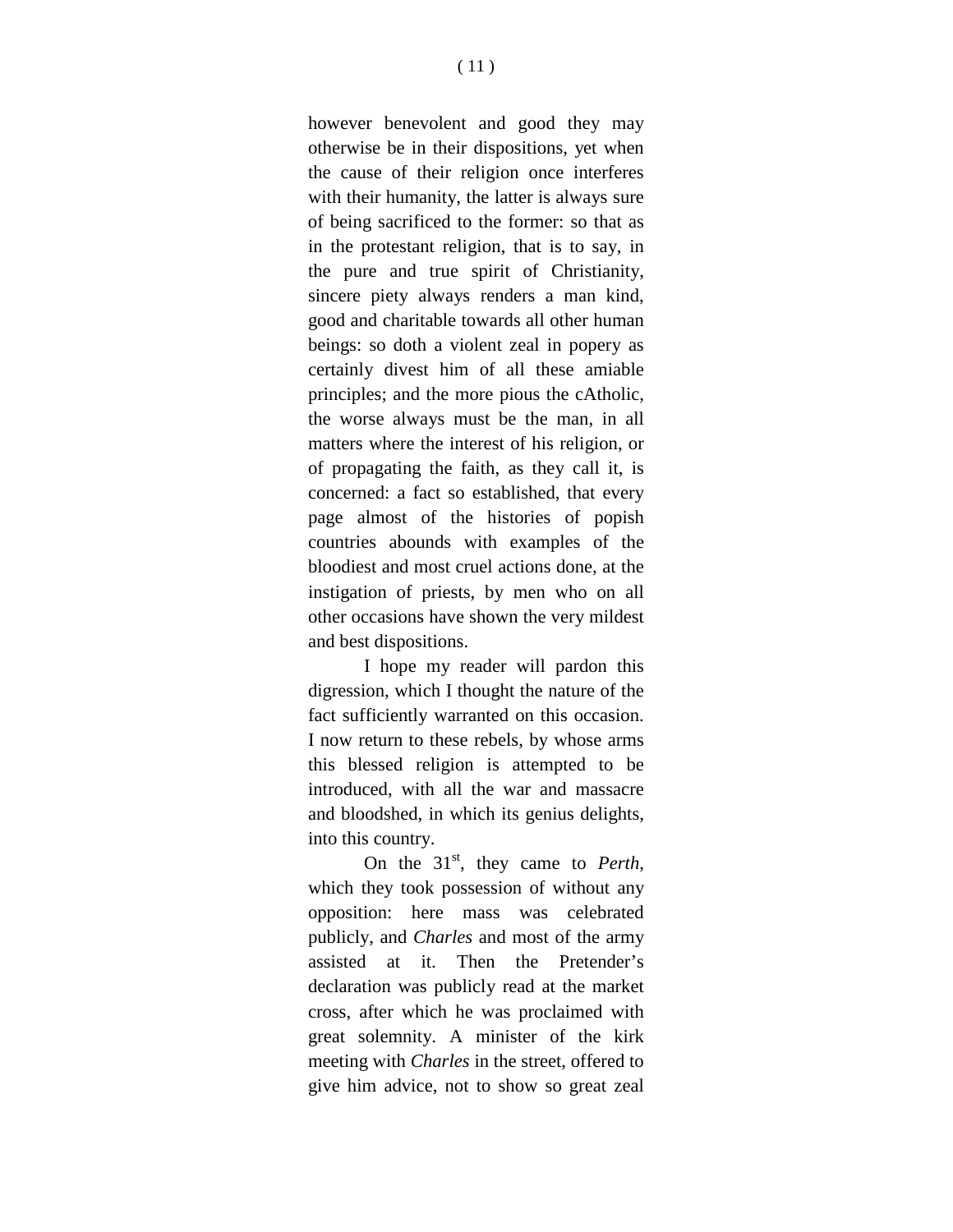for his religion, and reminded him of the fate which his Father had met with in the last rebellion, which he attributed to his disregard to the holy presbytery and adhering to popery, to which, the minister said, he had sacrificed his crown. *Charles* answered coldly, his Father preferred an heavenly crown to an earthly one: upon this, one of the common soldiers reviled the minister, and spit in his face; for which fact, without any other merit, he was within two days afterwards preferred to be a lieutenant.

One of the highland chiefs, who, though he had simply embraced the party of the rebels, was however a rigid Presbyterian, declared the highest indignation at this preferment, and ventured to remonstrate against it to *Charles* himself: he was answered, that his word was not to be controlled, nor the reasons of his conduct to be enquired into by the subject. And the very next morning this poor man was found shot in his bed; nor was any the least enquiry made after the murderer. Such is the spirit of popery and arbitrary power, to which the blood of so many millions hath been shed for a sacrifice.

While the rebels lay at Perth, they had frequent alarms of the King's forces being ready to attack them, on which account the whole army, amounting to 3600 men and upwards, and which were disposed in three regiments, were drawn out, and lay one whole night and day under arms; but no enemy appearing, on the  $2<sup>nd</sup>$  of September, at ten in the morning, they marched back into their camp. The same day the marquis of *Tullibardine*, at the head of 500 men, took possession of the duke of *Athol's* house at *Blair*, whither the next morning *Charles*, the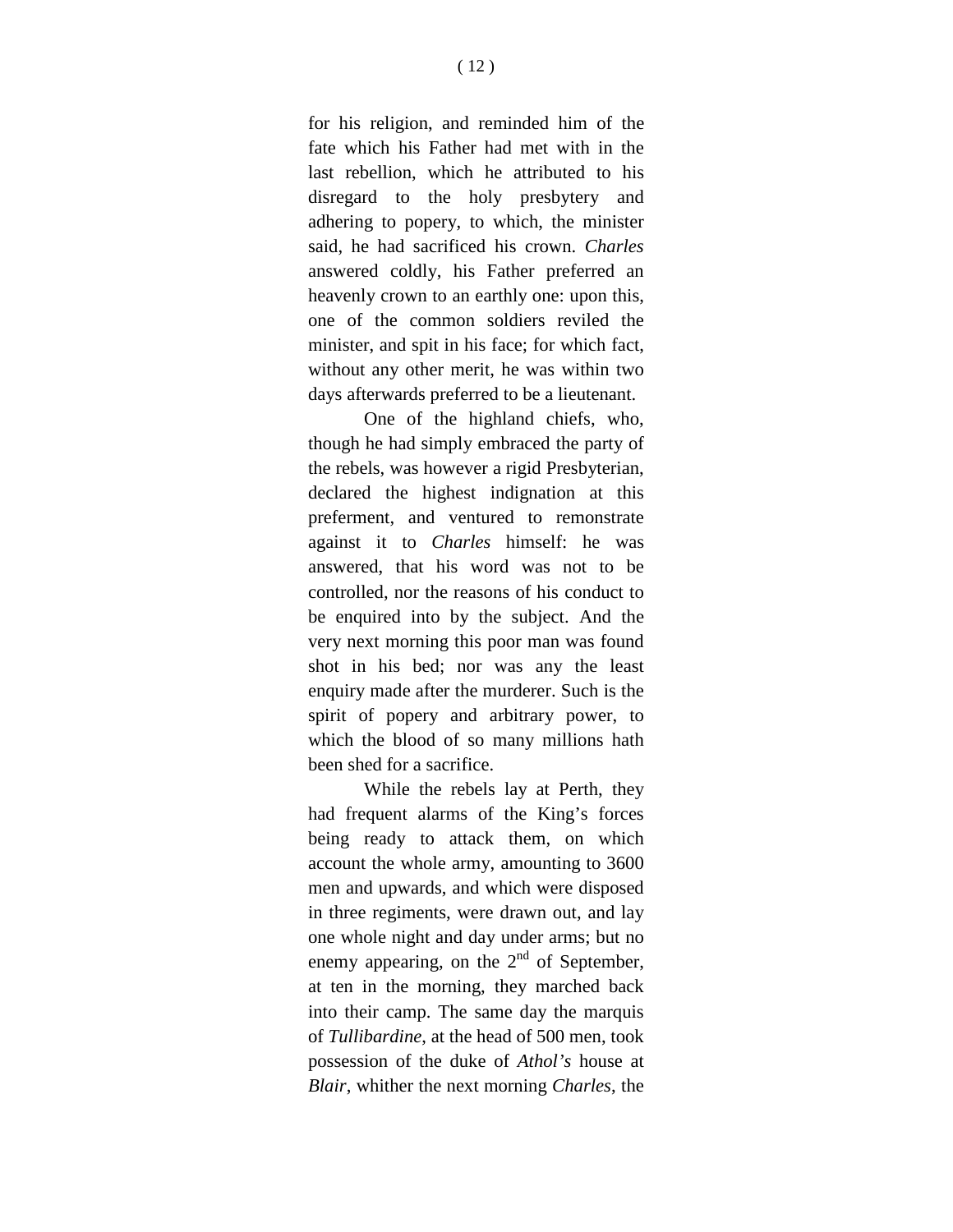duke of *Athol*, *Lord Asgill*, *Lord George Murray*, and some more, repaired, and were entertained by the marquis, who was saluted there by the title of the duke his brother.

The duke of *Perth* summoned many of his tenants to meet him at *Blair*, and bring with them all the rent they owed him, on pain of being treated with the utmost severity. He likewise ordered as many of them as could procure arms to furnish themselves therewith, and bring them along with them: most of these obeyed his summons, and produced him all the money and arms in their power. But instead of discharging these poor wretches, after they had delivered him their rent (and some of them more than was due) he insisted on their bearing arms in the Pretender's cause. To this likewise several submitted, (such are the terrors of arbitrary power) three however resisted, declaring, that besides the inconvenience which the neglect of their affairs would subject them to, and the danger of the undertaking, it was against their conscience to assist the cause of popery and against the true religion of their country; to which one of them had the boldness to add, he was sorry to see his grace embarked in such a cause: upon this, the duke flying into a rage, snatched up a pistol which lay in his tent, and immediately shot the poor man through the head. After which the other two made their escape from him, and one from the camp, the other being pursued and killed by one of the rebels, who was witness to the whole transaction.

This duke of *Perth*, notwithstanding the apparent cruelty of this action, is a man of a good character, and hath formerly behaved himself like a worthy and good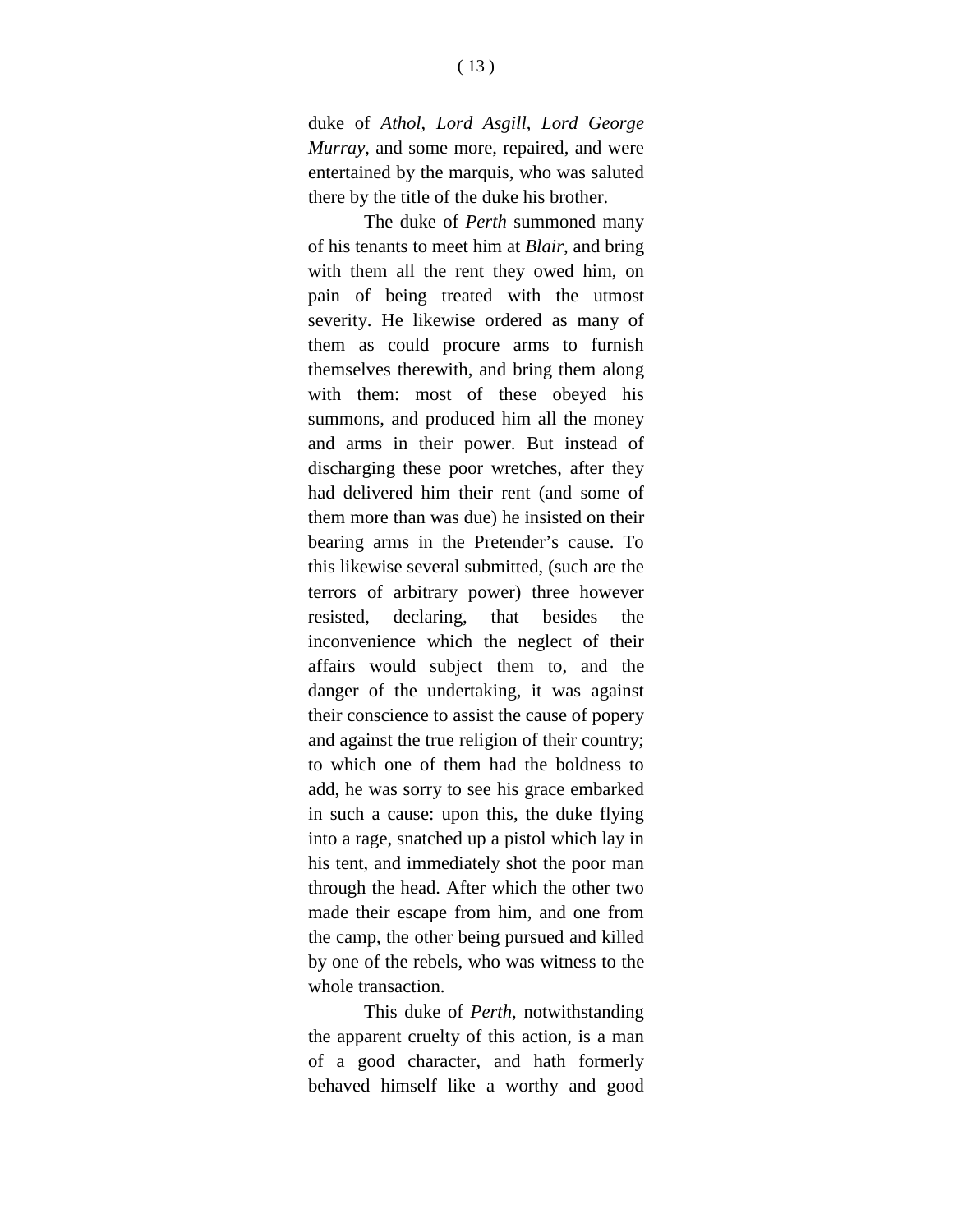natured gentleman: but such is the nature of this cause, and of the spirit with which it is conducted; headed by a young, rash, ambitious, fiery zealot, under the absolute government and guidance of furious, enraged priests, who breathe nothing but blood and desolation, and have so effectually breathed their horrid principles into the poor wild wretches under their influence and command, that the whole army, according to Macpherson, and others who have seen it, is liker to a legion of devils than of men. May God confine them to their own borders, or, if they attempt to overleap them, inspire this nation with a spirit sufficient soon to drive them out of her own bowels, in which they would quickly become the most violent and mortal disease.

The duke of *Athol*, who had retired to *Edinburgh* with his family, on the first news of the rebels approach, had taken such care to convey away everything which could be either carried or drove off from his territories, as well as his house, that the marquis of *Tullibardine* had great difficulty to provide a very moderate entertainment for the Pretender's son and his followers: the army therefore, (which was now grown very numerous) found very little reason to be satisfied with the plentifulness of their quarters. Indeed, if the priests had consulted policy as much as religion, they could never have found a fitter opportunity to proclaim a general fast than the present. No Bull of the Pope's would ever have been more certain of finding a most exact and punctual obedience. The whole army therefore, which on the  $2<sup>nd</sup>$  of September had encamped at the *Blair* of *Athol*, on the 3<sup>rd</sup> marched back again towards *Perth*. In their march the van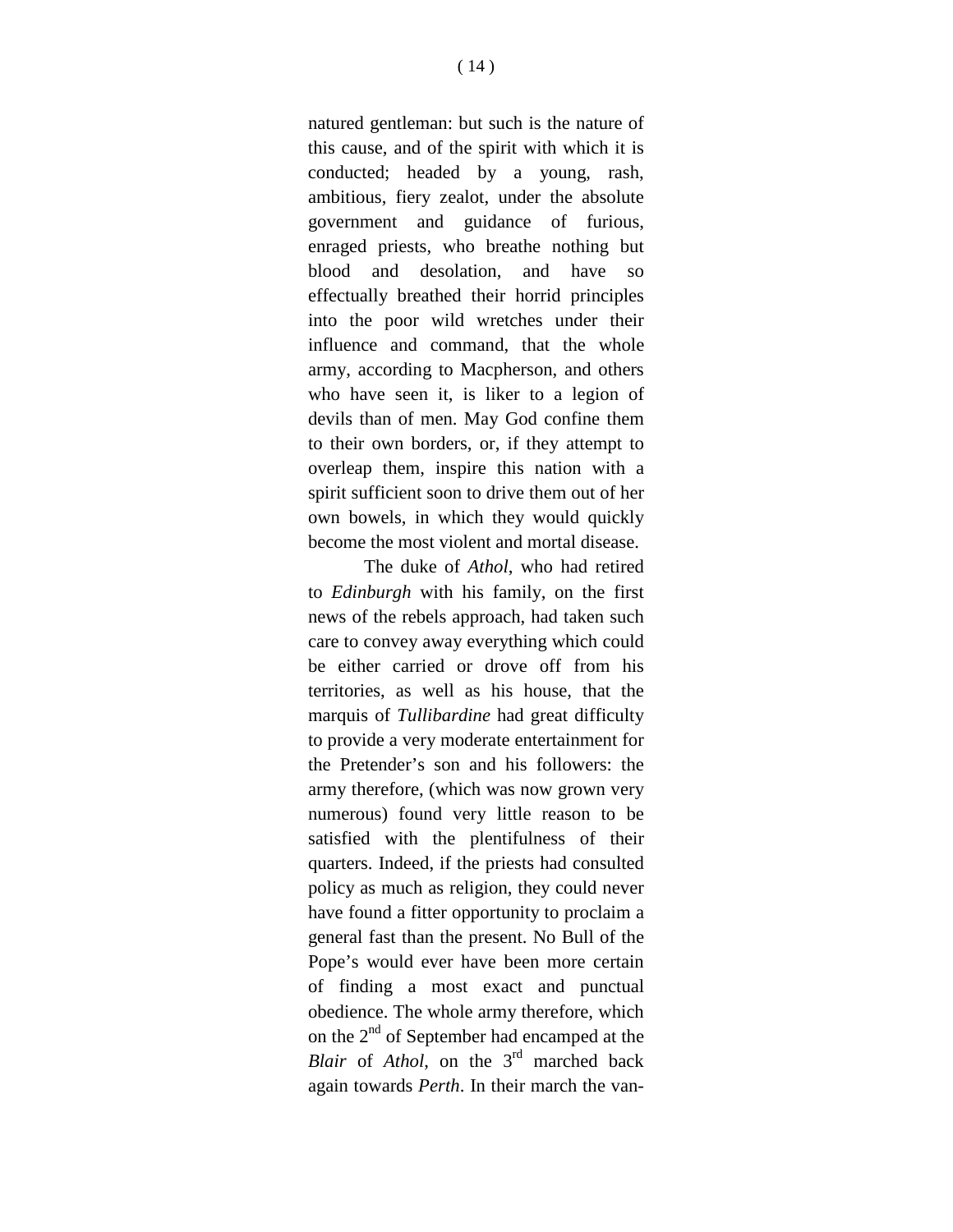guard had like to have fallen in with a small party of the King's Dragoons; upon which an alarm was immediately spread through the whole army of the rebels, that Sir John Cope with the King's forces was approaching; but these few dragoons presently retiring, delivered them from their apprehensions almost as soon as they were risen, and quickly after some more welcome guests arrived; for on the same day about thirty head of cattle were driven to the camp, for which the Pretender's son promised the owners payment, when he had got possession of what he called his Father's crown.

On the  $9<sup>th</sup>$  of September, the *Inverness* post was stopped as he passed by *Athol*; he was immediately brought before the Young Pretender, who ordered his packets to be searched, and two priests, one of whom is made a bishop, and dignified by the title of his lordship, were appointed to read the letters. Some of these letters were detained, and the rest delivered back again to be conveyed as directed.

While the army lay at *Blair*, mass was constantly celebrated twice a day in the chapel of the castle; at which *Charles* never failed to assist, together with all the principal noblemen, and others. Here 30 *French* officers, together with the famous General Cameron, joined them; these were immediately dispersed in a new regiment, the command of which was given to that General. These officers, who landed in a long small vessel in the west of Scotland, brought with them dispatches to *Charles* from his Father, and, as was reported, a considerable sum of money. The confessor likewise read a letter publicly, which he had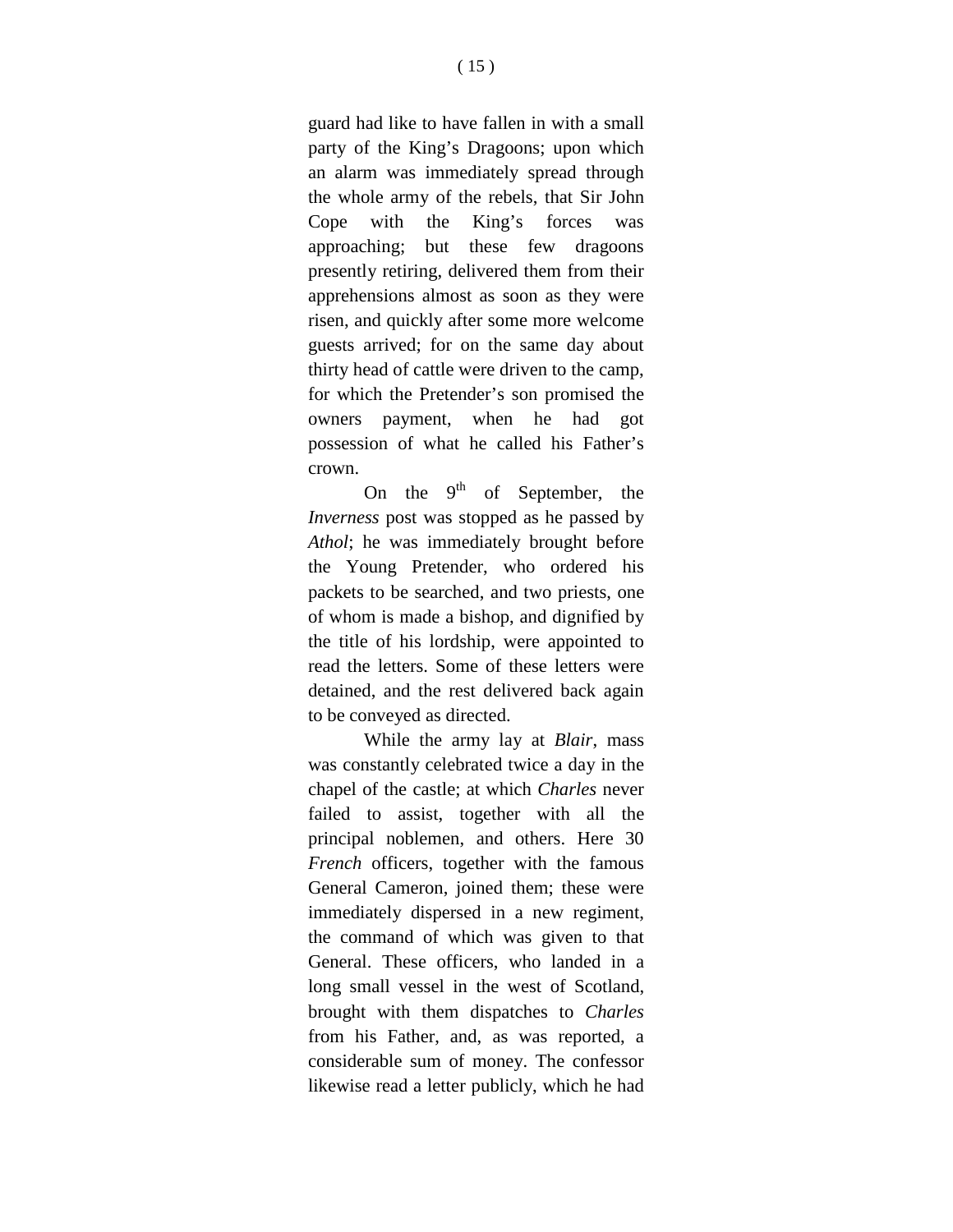received from the Pope, containing absolution and indulgences to all those who should embrace the catholic religion and the Pretender's party: and many took him at his word, particularly one James Cameron, who had so well recommended himself by expressing an extraordinary zeal against heretics, that the confessor procured him an ensign's commission: he was afterwards rebuked by his brother (who is a rigid Presbyterian) for going to mass; upon this he swore, that he had got heaven and a pair of colours both in an hour.

At this time the alarm grew very high in *London*. On the 9<sup>th</sup> his Majesty published a proclamation for disarming papists and nonjurors, and for commanding all papists and reputed papists to depart from the cities of *London* and *Westminster*, and from within ten miles from the same; and for confining papists and reputed papists to their habitations, and for putting in execution the laws against riots and rioters.

And now addresses of the most loyal and zealous kind began to flock in from all corporate bodies in the kingdom, in which the city of London, the court of lieutenancy, and the whole body of merchants, led the way: all these were conceived in the strongest terms of loyalty, and expressing a true sense of the dangers with which these kingdoms were threatned by popery and arbitrary power. All people began to think of arming themselves in the cause of the public; and several noblemen, who have since put it in execution, took out commissions to raise regiments for the public service.

*Sir John Cope* was now at *Inverness*, with his forces, where he received orders to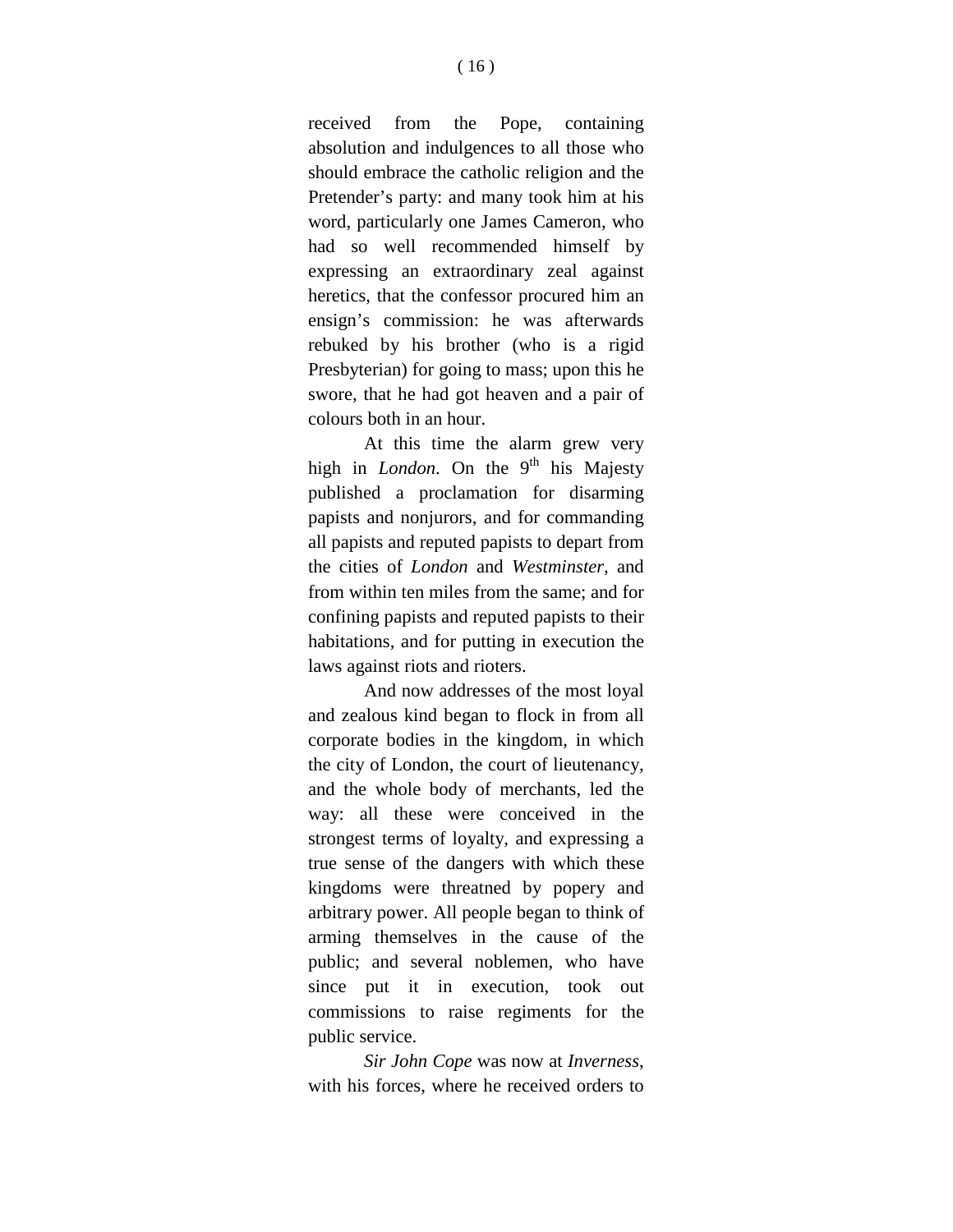take the most immediate road to the rebels, even by sea, if there were no other more expeditious method; in pursuance of which orders, he embarked his forces at *Inverness*, and sailed directly towards *Leith*, by which means he hoped to intercept the rebels before they could possibly arrive at *Edinburgh*.

The rebels lay all this while in their camp near *Perth*, where their generals and other officers lost no opportunity of regimenting and disciplining them with the utmost expedition.

One evening (when *Macpherson* himself happened to do duty as one of the Young Pretender's guards) a person came to the camp, and was, by his desire, conducted to the presence of *Charles*, with whom he stayed in close conference, at which only the dukes of *Perth* and *Athol* (for so the marquis of *Tullibardine* was now called) were present, during several hours. soon after his departure, it was rumoured through the whole army that the city of *Edinburgh* was to be betrayed to them, and that they were to march in a day or two to take possession.

Accordingly, on the  $11<sup>th</sup>$  instant, at break of day, the army marched, and came that day to *Dumblain*, which is 22 miles. The next day they halted in the morning, were drawn up and reviewed by General Cameron; and having been under arms all that day, advanced in the evening as far as down, which is only two miles distant from *Dumblain*.

On the  $13<sup>th</sup>$ , they again marched at day break, and in the morning passed the firth at the Ford of *Frews*, five miles above *Stirling*. Here *Charles* attempting to give an extraordinary instance of his bravery, by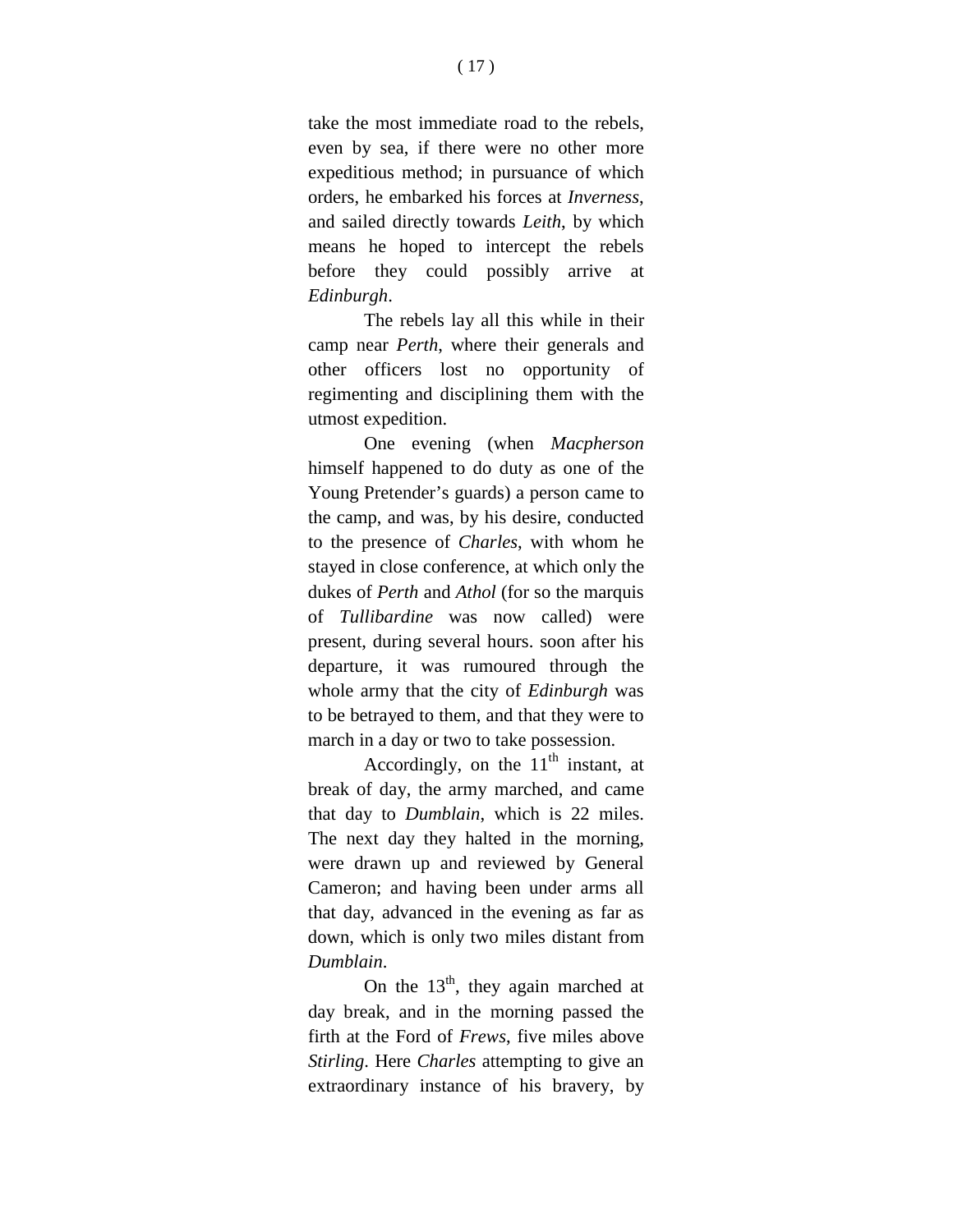passing the water first, and mistaking the ford, very narrowly escaped drowning, from which he was preserved by Leiutenant Duncan Madson, who at the hazard of his own life rescued him from the waves; a service for which he would certainly have been rewarded, had not religion and the priests (Madson being a firm adherent to the presbytery) opposed his promotion. Indeed so strong is this bias in the mind of *Charles*, that not a single instance can be produced of any preferment being bestowed by him, unless on those who have embraced his religion.

The army having passed the firth at this ford, which is about five miles above *Stirling*, halted for some time, while a council was held at their front among the generals, after which they were directed to march towards *Glasgow*, and they all apprehended the design was to make an attempt on that city; but on the  $14<sup>th</sup>$  in the morning, the posture was changed; they turned short towards the east, and came to *Falkirk*; and on the  $15<sup>th</sup>$  advanced within sight of *Edinburgh*, their vanguard being posted about three miles to the east of *Gogar*, and which is about the same distance from *Edinburgh*. Here they again halted, and were drawn up, in order, as they supposed, to form the attack of the town; but were immediately surprised to see the Young Pretender, with the duke of *Perth*, etc. at the head of the Royal Regiment of Guards only, advance directly towards the town, where, as they soon after heard, the gates were thrown open for their reception. *General Guest,* with some of the King's forces, some armed townsmen, with the bank and most of the valuable effects, and with provisions, as it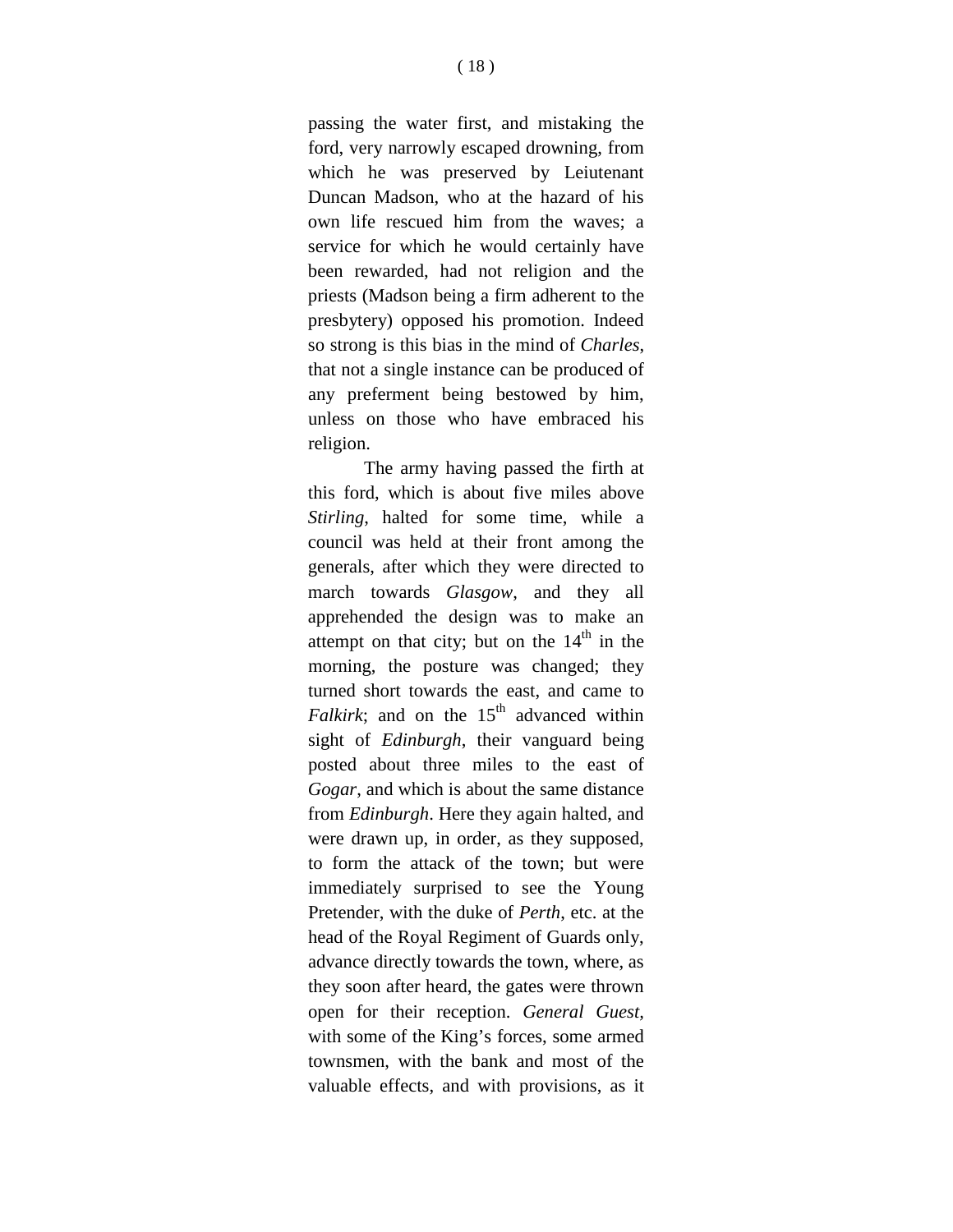was then said, for ten weeks, being retired into the castle.

The declaration was then read, and the Pretender immediately proclaimed at the Market Cross, as he had been before at *Perth*; at which ceremony some magistrates (but whether voluntarily or by compulsion was not known) assisted, with all the gentry and nobles of the rebels army. This ceremony was accompanied by a triple discharge of the small arms from the guards, as well as from the artillery, with most of which the castle had supplied the town for their defence; and this salute was again returned from the army without the walls; such, I mean, as had firearms, which did not amount to a third part.

In the evening, some of those who had attended the Pretender's son into the town, returned into the camp, and gave an account to the rebels there of the reception which *Charles* and his friends had met with; and which (whether it arose from fear or favour I will not determine) was much more to his satisfaction than he expected. Indeed, had the city been inclined to have made a vigorous resistance, it would have been very difficult, if not impossible, for the Pretender's forces to have taken it in any reasonable time; especially as they daily expected a visit from *Sir John Cope*, and who, it was said, was to have been greatly strengthened with a regiment from the townsmen of *Edinburgh*. This success, therefore, (to whatever treachery it was owing) greatly elated the whole party, especially the priests, who failed not to ascribe it to the favour of heaven, as they again derived that favour from the prevalence of their own prayers.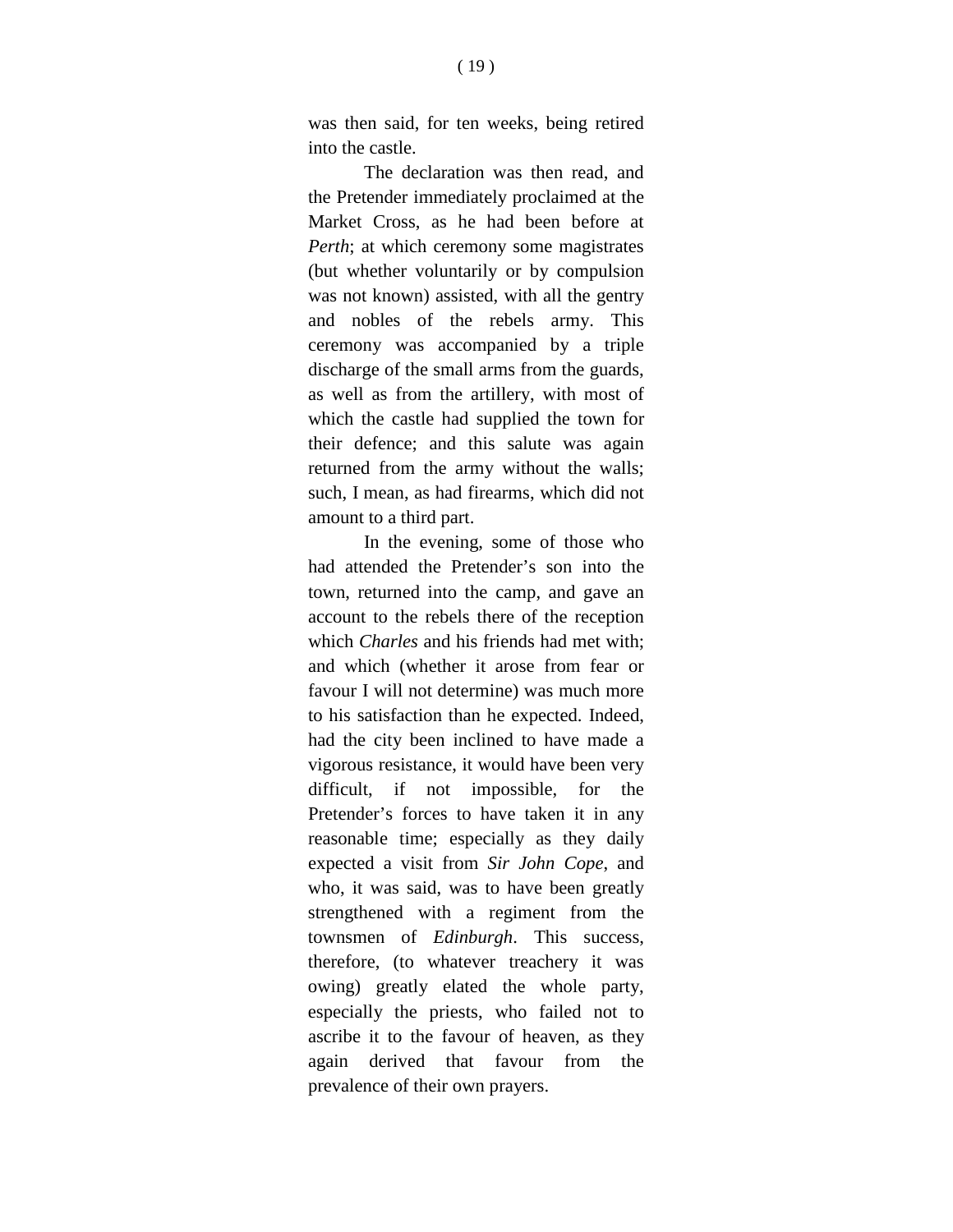These persons little consider the horrid impiety they are guilty of, by attributing to the immediate interposition of the Supreme Being, the consequences which are produced by the iniquity and villainy of men; making him thus, in order to serve their vile purposes, the author of the blackest treachery and deceit; as if he would, by his own divine conduct, authorize and sanctify that detestable and hellish maxim of popish priestcraft, to do evil that good may come of it; or in other and truer words, as if he would inspire the blackest principles into the minds of men, in order to propagate a most cruel, impious, and idolatrous religion, by all the means of treachery and violence. A horrid blasphemy, by which they have made God the author of dreadful massacres, in which a hundred thousand poor souls, of all ages and sexes, have been inhumanly, in one night butchered in their sleep.

The Pretender, with his principal followers and 500 of his guards, were lodged in the town, where he was treated with rather more respect than fear will well account for, though I am willing to attribute as much as possible to that motive, as the weakness of human nature will allow it, base as it is, some little degree of excuse preferable to those wicked principles, which as they are more diabolical, so are likewise more voluntary and in our own power. The rest of his guards took up their quarters in the *Canongate*: and this part of his army found sufficient means, notwithstanding what had been withdrawn into the castle, to refresh themselves, after the labours of a very fatiguing and hungry march, where they had little more to comfort and keep up their spirits, but those hopes of rewards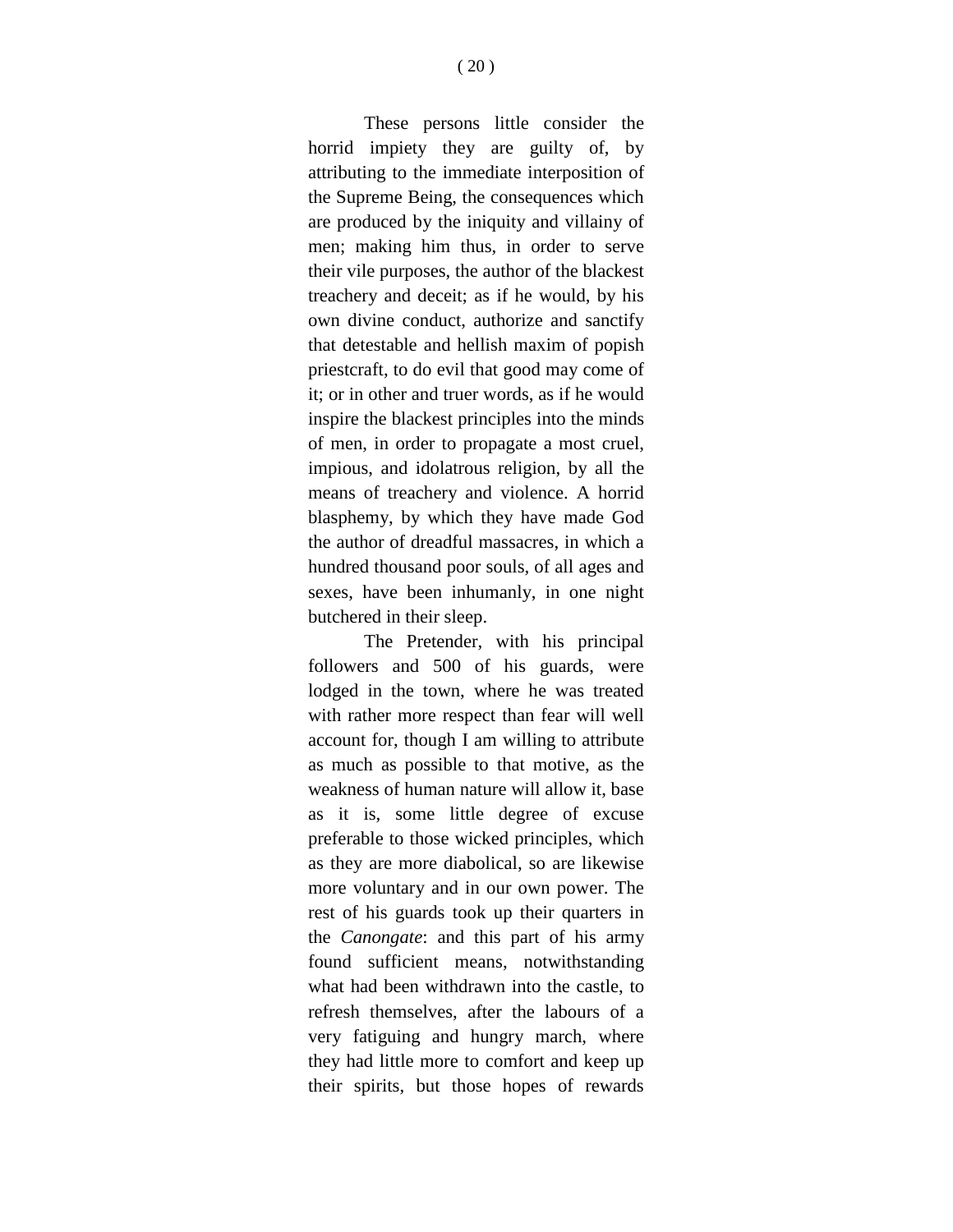which their priests very liberally bestowed on them in another world, and these now and then sweetened with some insinuations of temporal preferments in this, when the treasures of *England* shall be employed to reward the loyalty and sufferings of highlanders.

As to the main body of the rebels, as soon as their several guards and Picquets were fixed (for their generals omit no sort of military discipline or precaution) the rest of them were ordered in to their camp, in order to their repose, which was very acceptable to men who had little else besides the noise and smell of gunpowder to regale themselves with for the last 24 hours: this want, however, was somewhat remedied the next morning, when their friends sent a pretty large supply of provisions to the camp, which was nevertheless soon exhausted by so large a multitude; and several parties, without asking leave of their commanders, detached themselves up and down the country to provide for their own bellies.

The rebels (as the guards, etc.) within the town, were now not much better supplied than those without, the provision which the people cared to afford them being almost totally exhausted the first day, and the neighbouring country having before been pretty well drained by the prudence of *General Guest.* Some of the more violent desired to be led on to the assault of the castle, though almost impregnable by nature, and well furnished with cannon, ammunition and men. This attempt was too romantic and impossible, to receive any countenance from their commanders: and it was then with the utmost difficulty that they were restrained from plundering the whole town; however,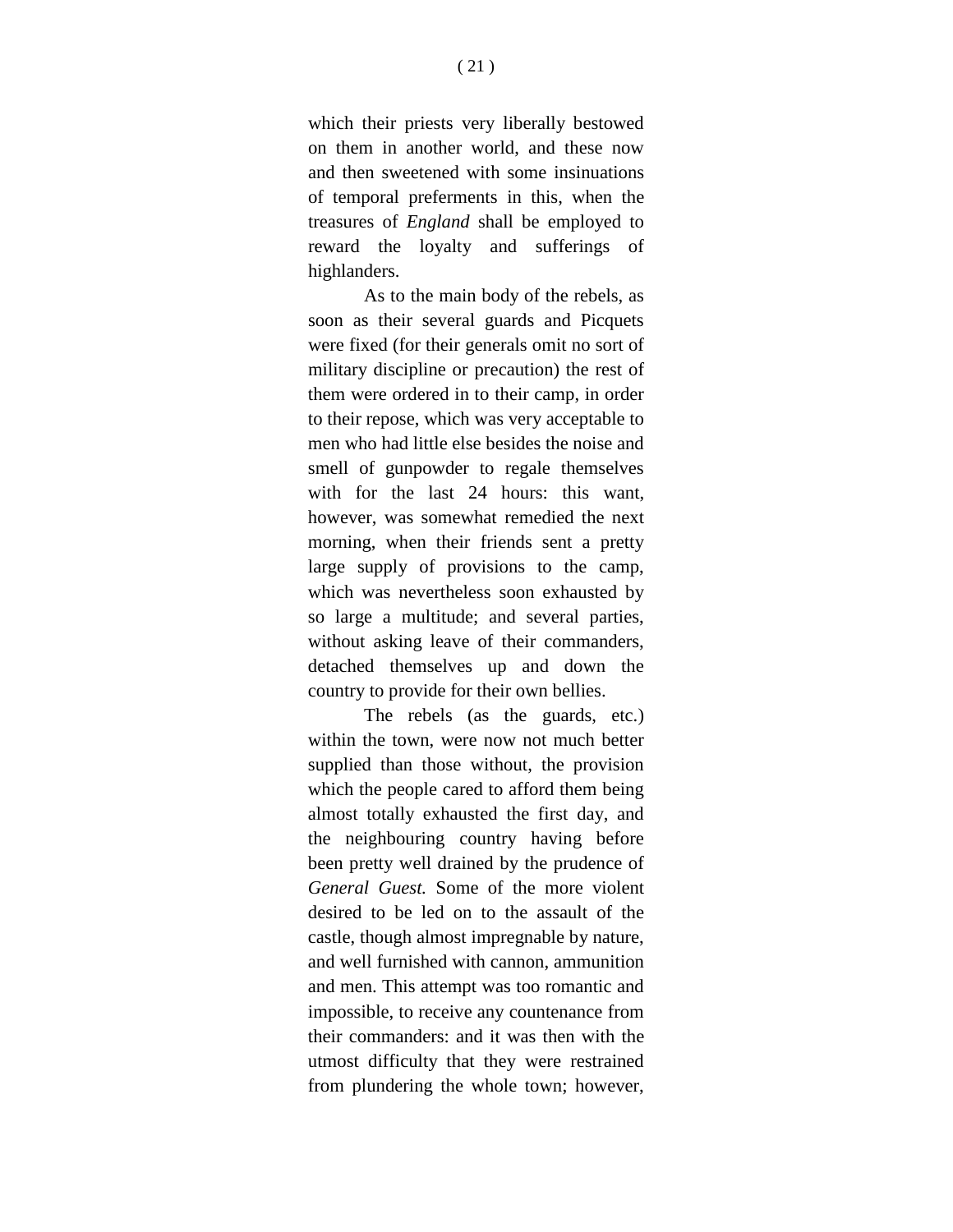the consideration that they were their own countrymen somewhat allayed their fury, though it did not entirely prevent all disorders; and many violences were in spite of the superior officers committed, as well on the persons as properties of the inhabitants, both men and women; for all of whom (except those concerned in the treachery of delivering up the town) the reader will have a just compassion. God forbid that any city of *England* should ever be exposed to the same danger, to all the rapine and cruelty which such a banditti of ruffians, when let loose by their commanders, nay, even encouraged by them, would without mercy commit; a scene of misery more easy to conceive, than pleasant to describe; and to which, without my undergoing that irksome task, the reader may have an adequate idea, by perusing the history of any one popish conquest.

As it was no easy matter to prevent the hunger of the soldiers from committing outrages at this season, so the furious zeal of the priests, and of their Young Pretender, now elated with success, was as difficult to be bridled: and it was not without the utmost persuasion, backed with some strong remonstrances from the cooler and more politic of his party, that *Charles* was prevailed on not to have mass celebrated, and Te Deum sung in the principal kirk of the city. Nor would this prudent council have restrained him for the present from an act which would have incensed the whole kirk of *Scotland*, had not an alarm of *General Cope's* being landed at Dunbar, by threatening immediate danger, given some assistance and support to their arguments. The reluctance with which this design was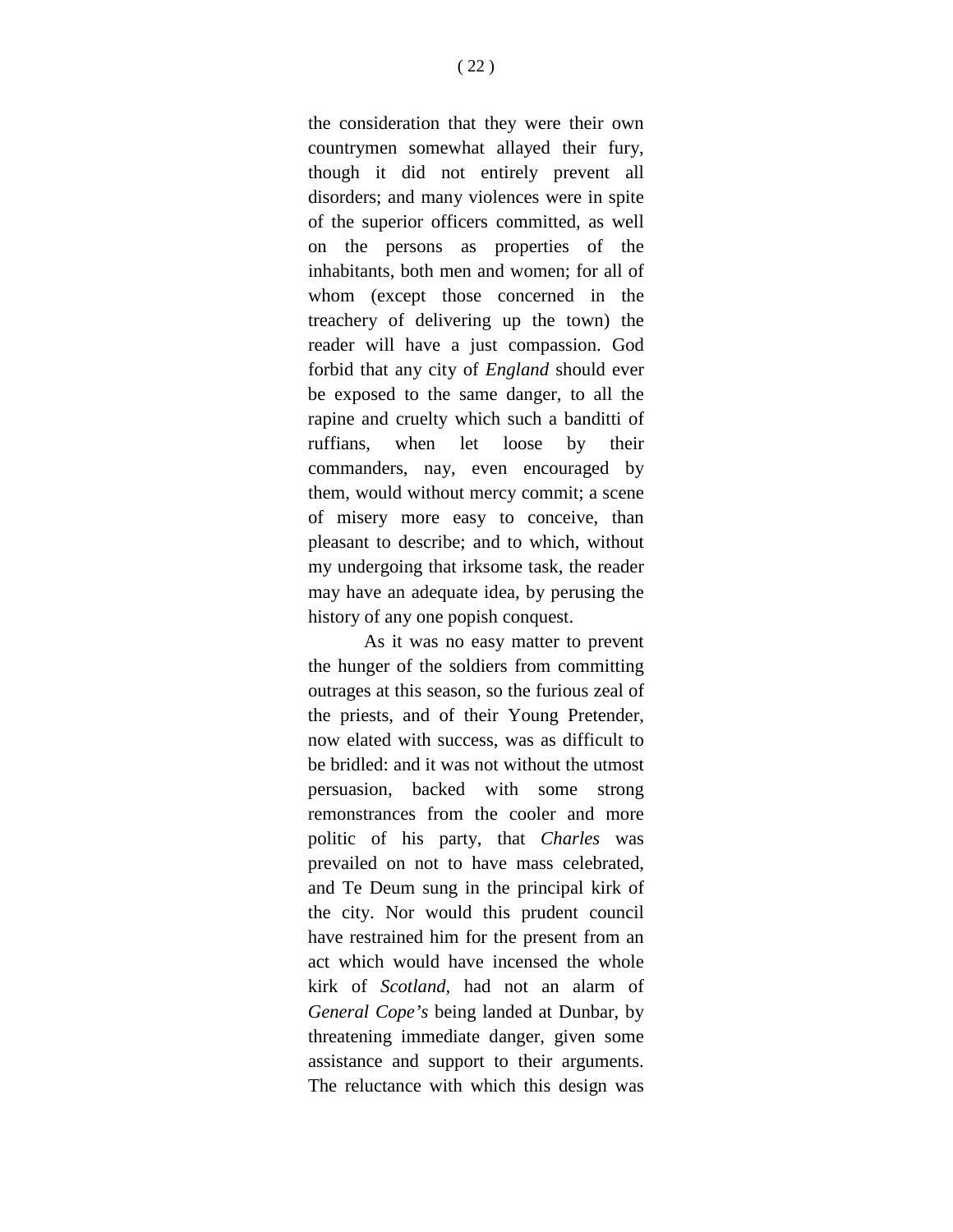laid aside, and indeed the whole temper of these men, may well be gathered by the language of one *Callaghan*, an *Irish* priest, who had newly joined them, and who declared, in the hearing of Mr. Macpherson, that no further success was to be expected by those who durst not publicly celebrate the true religion in defiance of a set of protestant dogs; nor could they hope the lord would fight their cause, who suffered his temples to be polluted by heretics.

The news, however, of *Sir John Cope's* landing, a little deadened the joy which the increase of numbers, want of opposition, and the betraying the capital of *Scotland* into their hands, had given the rebels; and the more, as fame had greatly enlarged the strength of the King's forces, who were reported to be augmented by two *Dutch* battalions, and in themselves to be much more numerous, than in reality they were.

On the  $19<sup>th</sup>$ , the whole army of the rebels was drawn forth, and having received a fresh distribution of arms from those taken in the city of *Edinburgh*, there were upwards of 4000 regularly armed, and full 3000 more, who were provided with daggers and other irregular weapons, the whole amounting to between 7 and 8000 men. With 2500 of these, *General Macdonell* was commanded to keep possession of *Edinburgh*, and the rest under the command of General Cameron marched that evening, and encamped at *Duddington*, in order to meet and fight the King's forces.

On the 20th, the *Grants* of *Glenmoriston* and some others joined the rebels, who having by their scouts received information of the march of *General Cope*,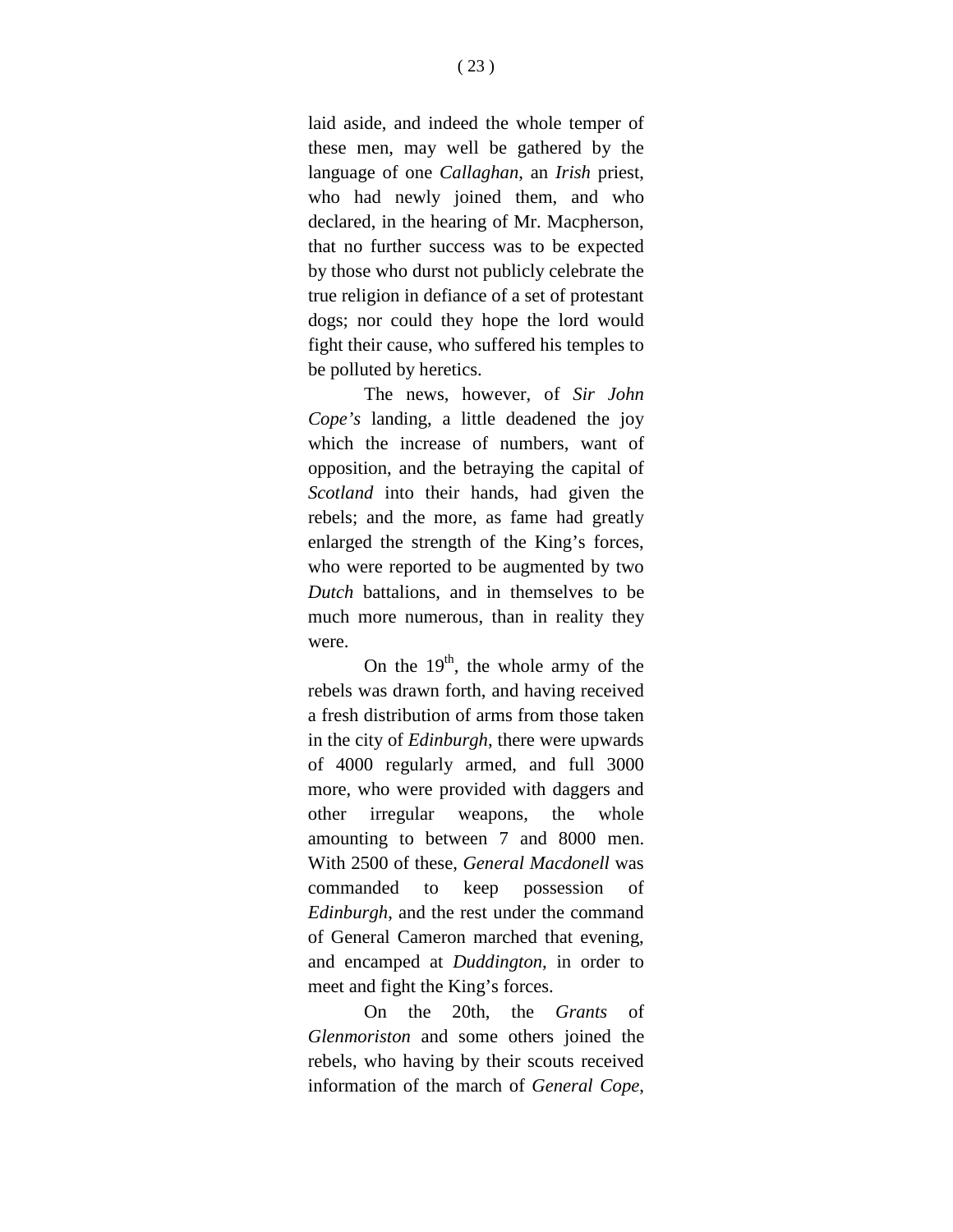advanced that evening to a place called *Carberry-Hill*, where they pitched their tents. Indeed they were now pretty well supplied with the addition they had received from *Edinburgh*, with a sufficient number for those forces which they had with them, which amounted to upwards of 5000. In the evening the two armies came in view of each other, and accordingly, though the rebels had pitched their tents, both of them lay that night on their arms.

About three in the morning the rebels began to move, and turned at first eastward and marched about a mile in length, then facing about to the left they formed themselves in five columns; in which posture they advanced towards *Sir John Cope, Charles* himself taking possession of a neighbouring hill, from which he might survey the whole action.

It is said, he at first declared a resolution of leading on his army himself to the charge, but was dissuaded from it by *General Cameron*, who told him, he would then put his own life, on which the success of his Father's arms depended, on the same even chance with that of the meanest soldier; that it would be difficult for him to restrain his natural ardour in the action, and thus by exposing his person, he might win the victory, and lose his cause. He added, that it would be time enough for him to engage in such a risk, when *King George* himself should in person oppose him; but that *Sir John Cope* was not of consequence or dignity sufficient to justify his hazarding himself arm to arm against him. These arguments were backed by the priests, who declared it was presumption; at the same time asserting, that by invocation of the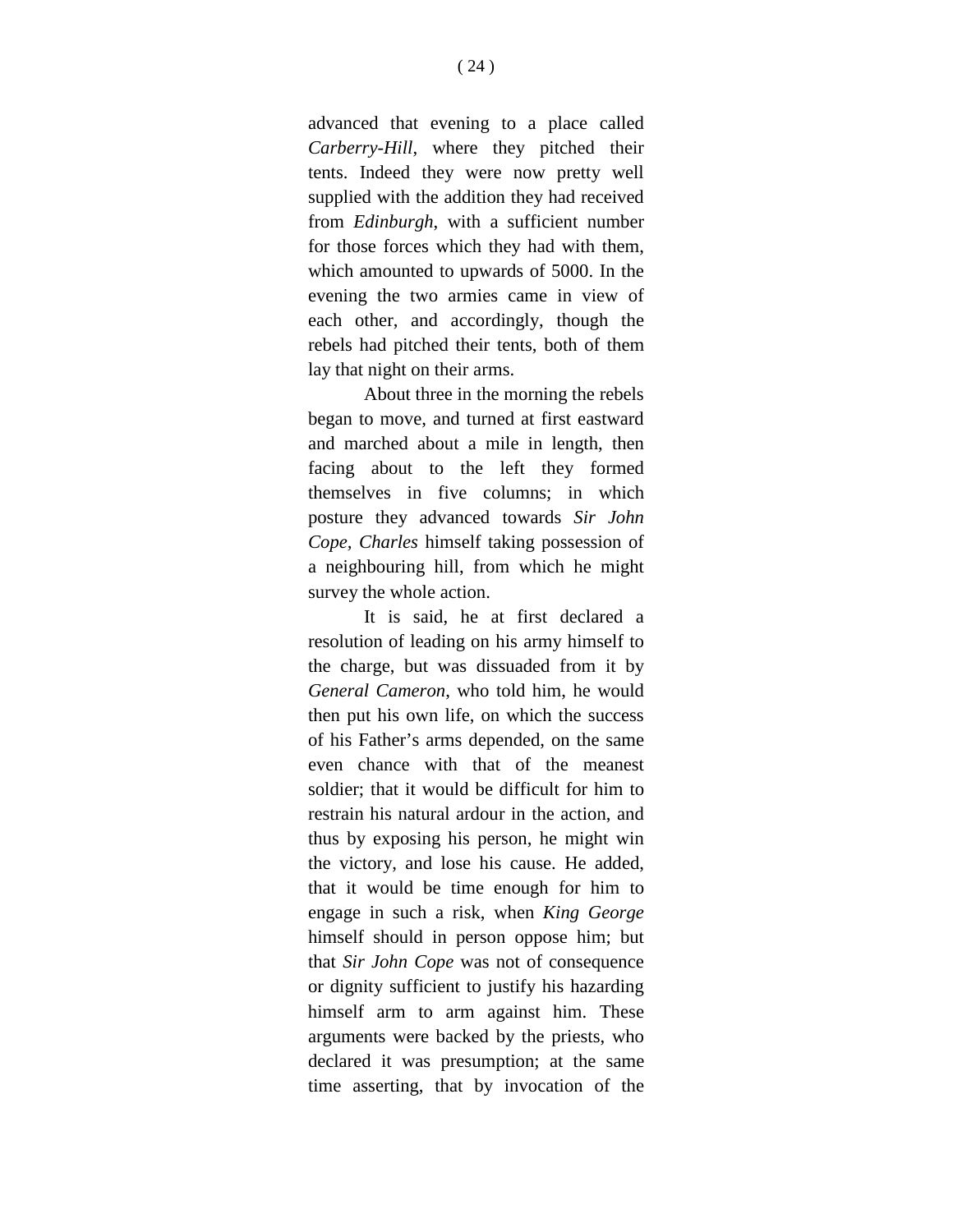saints, and by *Ave Marys* and *Pater Nosters*, he would lend more assistance to his cause than the valour of thousands could give to it.

Won, therefore, by these united persuasions, he with his priests ascended the hill, where, while they devoted themselves to prayers to the saints, the army proceeded to the charge.

About four in the morning, the patrol brought an account to General *Cope*, that the rebels were in motion in their camp; upon this the King's forces, who had lain all night on their arms, were drawn up in order of battle; the foot being in the center, two squadrons of dragoons placed on the right, and as many on the left, the remaining two squadrons being drawn up in the rear to support the foot: the artillery were placed in the front to the left.

This was the situation of both armies, when the highlanders marched on to the attack; and Sir *John Cope*, whose disposition was truly good and military, rode several times from the right to the left of the line, encouraging his troops, who all expressed great spirit, and a resolution of doing their duty. This disposition the General was afterwards obliged in some little to alter, by the alterations which the enemy made in theirs. The extreme column of the rebels, which were to the right, having advanced till they were opposite the cannon, which consisted only of six small field pieces, immediately faced about, and ran with the utmost violence up to the mouths of the cannon, which by an extreme neglect of those whose duty it was, not however to be in the least charged on the general, never fired on them once: it was then that the brave *Colonel Gardiner* ordered his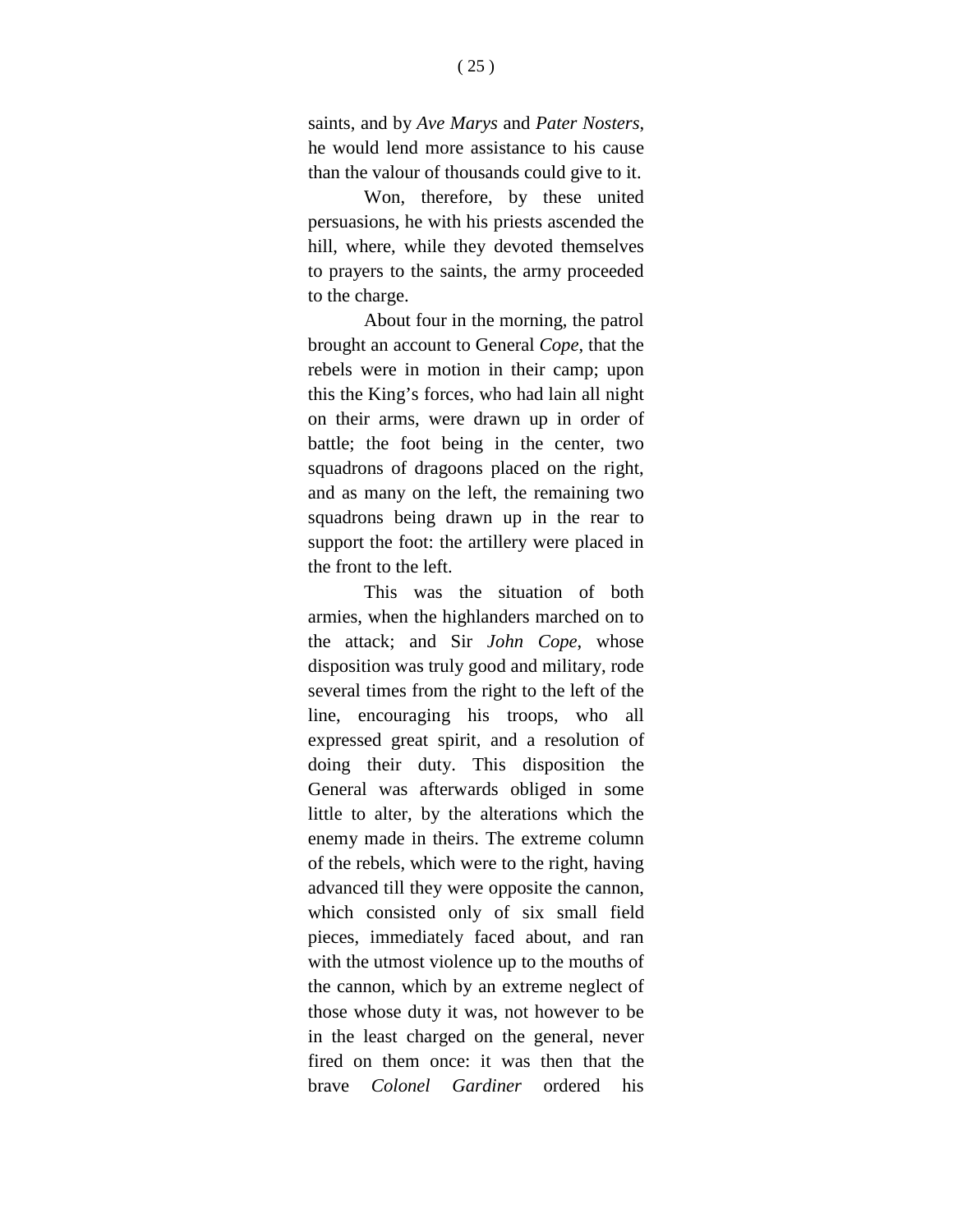dragoons to charge them in flank, which service he could not prevail on them to perform; but having given them a single discharge of their fire-arms, they immediately turned about, and like men struck with a sudden panic, ran away.

The colonel having in vain attempted to rally them, (as did *Lord Loudoun*, who threw himself at their head, and charged the rebels) on a sudden quitted his horse, and charged with the foot, who being attacked with great fury by the highlanders, and seeing themselves deserted by the horse, after having made two irregular fires, which did very little execution, many of them threw down their arms and turned their backs to the enemy.

All was now in general confusion: poor *Colonel Gardiner*, and those few brave officers that stood their ground, fell a victim to the rage of the enemy, who finding no longer resistance, fell to the most inhuman butchery, with which having somewhat tired themselves, they proceeded to make prisoners of all those, who survived the blunted edge of their swords.

On the King's side there fell in this action, and were wounded;

Of *Colonel Gardiner's* dragoons. The colonel himself, killed. *Lieut. Col. Whitmore,* wounded.

In *Hamilton's* dragoons. *Lieut. Col. Wright*, wounded. *Major Bowles*, wounded.

In *Lascelles's* foot. *Capt. Stuart*, killed. *Ensign Bell*, much wounded.

In *Murray's*. *Capt. Leslie*, slightly wounded, *Ensign Holdane*, dangerously wounded.

In *Guise's*. *Capt. Paintz*, dangerously wounded. *Capt. Howell*, killed.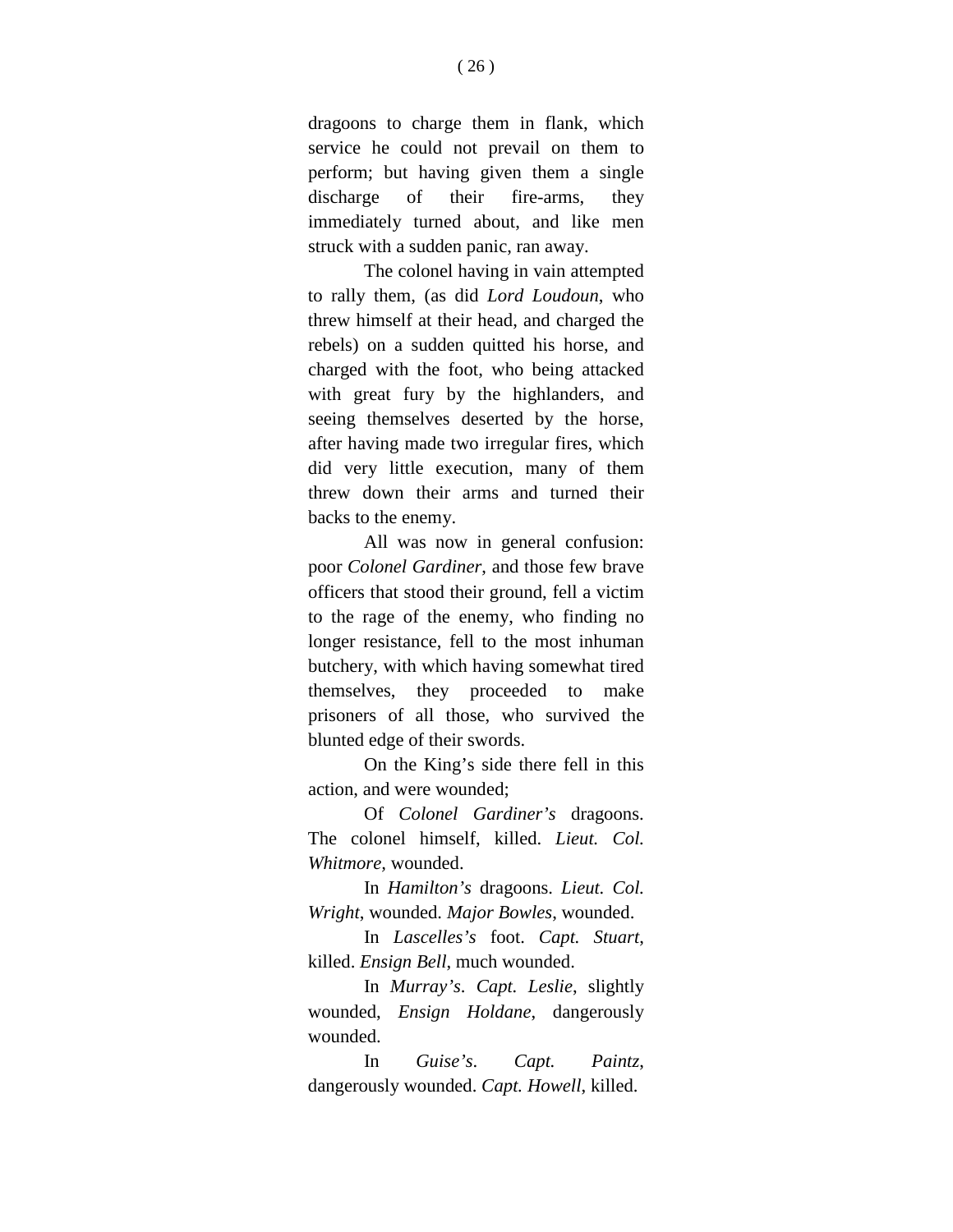In *Leigh's*. *Lieut. Col. Whiteford*, wounded, *Capt. Bremer*, killed. *Capt. Rogers*, killed.

The following officers were taken prisoners.

Of *Guise's* regiment. *Capt. Pointz*. Lieutenants, *Cuming* and *Paton*. Ensigns, *Wakeman* and *Irvine*.

Of *Lord John Murray*'s. *Capt. Sir Peter Murray*. *Lieut. James Farquarson. Ensign Allan Campbell.*

Of *Lee's*. *Col. Peter Palket*. Captains, *Basil, Cochran*, *Chapman*, and *Tatton*. Lieutenants, *Sandilands*, *Drummond*, *Kennedy*, and *Hewitson*. Ensigns, *Hadwick*, *Archer* and *Dunbar*. Mr. *Wilson*, as quarter-master.

Dr. *Young*.of *Murray's*. *Lieut. Col. Clayton, Major Talbot. C*aptains, *Reid*, *John Cochran*, *Scot*, *Thomas Leslie*, and *Blackes*. Lieutenants, *Thomas Hay*, *Granston*, *Disney*, *Wale*, *Wry*, and *Simms*. Ensigns, *Sutherland*, *Lucey*, *Holden*, *Birnie*, and *l'Estrange*.

Of the earl of *Loudon's*. Captains, *Mackay*, *Monro*, and *Stuart*. *Capt. Lieut. Macknab. Lieut*. *Reid*. Ensigns, *Grant*, *Ross*, *Maclaggan*.

Of *Lascelles's*. *Major Severn*. Captains, *Adam Drummond*, *Forrester*, *Anderson*, *Corbet*, and *Collier*. Lieutenants, *Swinie*, *Johnston*, *Carrick*, *Dundas*, and *Herring*. Ensigns, *Stone*, *Cox*, *Bell*, *Gordon*, and *Goulton*. *Dr*. *Drummond*.

Of *Hamilton's Dragoons*. *Col*. *Wright*. *Major Bowles*. Cornets, *Jacob* and *Nash*. Quarter-master *Nash*. *Dr*. *Trotter*.

Of *Gardiner's Dragoons*. *Col*. *Whitney*. *Lieut*. *Grafton*. Cornets, Burroughs and *Alcock*. Quarter-master *West*. *Col*.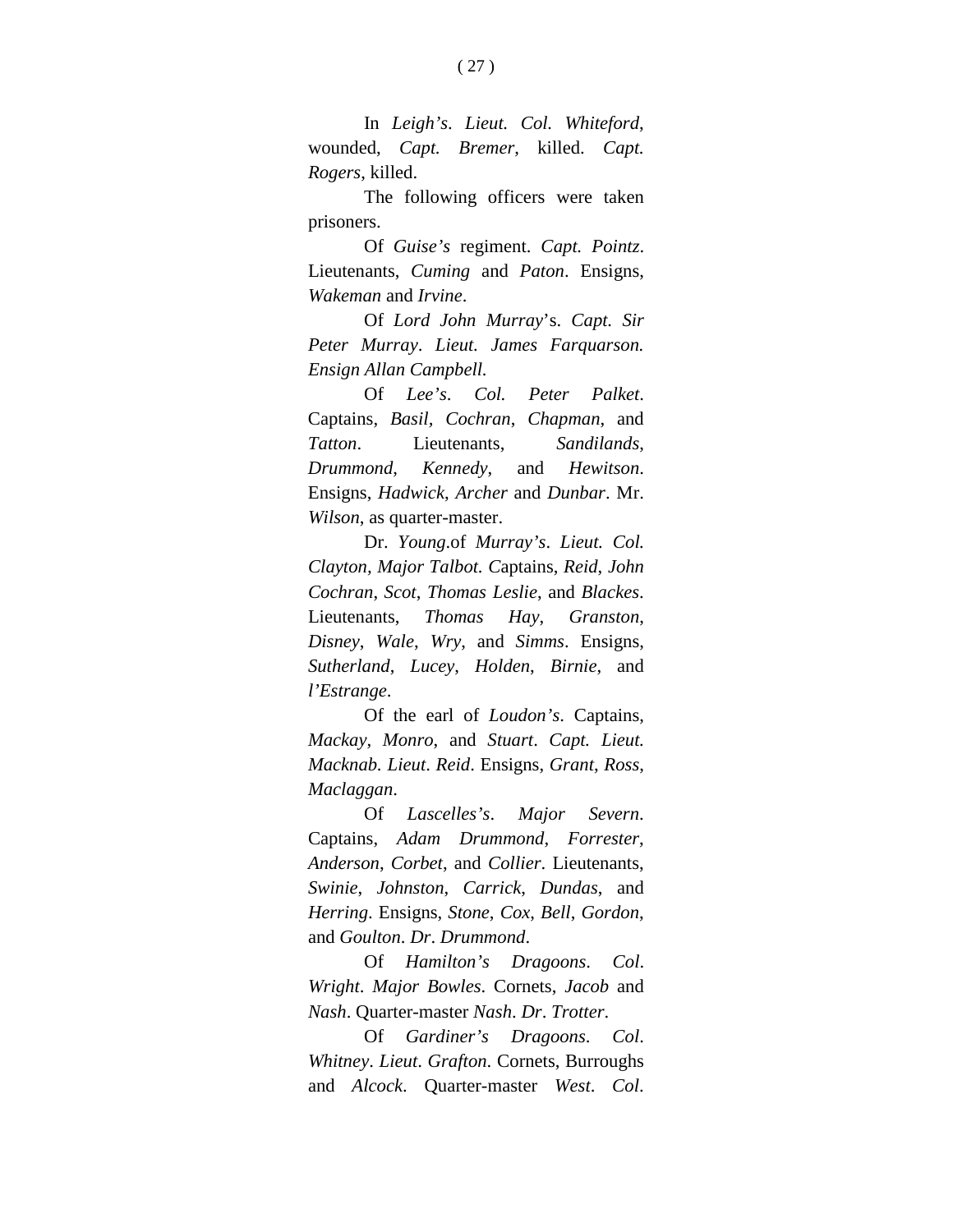*Whiteford*, volunteer. *Major Griffith*, master-gunner of *Edinburgh* castle.

Above 300 private men killed, above 400 wounded, and near 500 made prisoners.

Of the rebels there fell, *Capt. Robert Stuart*, of *Ardsheil's* battalion. *Capt*. *Archibald Macdonell*, of *Keppoch's*. *Lieut*. *Allan Cameron*, of *Lindevra's* (and ensign *James Cameron*, of *Lochiel's* regiment together with about 50 men. The duke of *Perth*, wounded. Capt. *David Narlack*, wounded: and 80 men.<sup>[\\*](#page-29-0)</sup>

The rebels, after this action, immediately marched back again to their camp, whence they intended to proceed to *Edinburgh*, in order to call a parliament, lay siege to the castle, and put the whole civil government under the name of the Pretender; but as Mr. *Macpherson* took this opportunity to escape from them, we cannot with certainty declare any more of their proceedings since.

General *Cope* finding it impossible to rally the army, escaped after the dragoons to *Lauder*; some of these, as well as the foot, got safe to *Berwick*, where *General Cope* is since arrived with the rest, who, we hope, will take a future occasion to regain that honour, at the expense of these very rebels, which they lost in this action.

As to the rebels, we have been since in formed, they have been mustering their whole force, in order to invade this Kingdom, where, we doubt not, but they will meet with a reception becoming a brave nation, whose all is at stake in the contest. And as every Englishman, we are confident, will exert his utmost spirit and force on this

<span id="page-29-0"></span>\* This Account is taken from the *Caledonian Mercury,* printed since Mr, *Macpherso*n left them.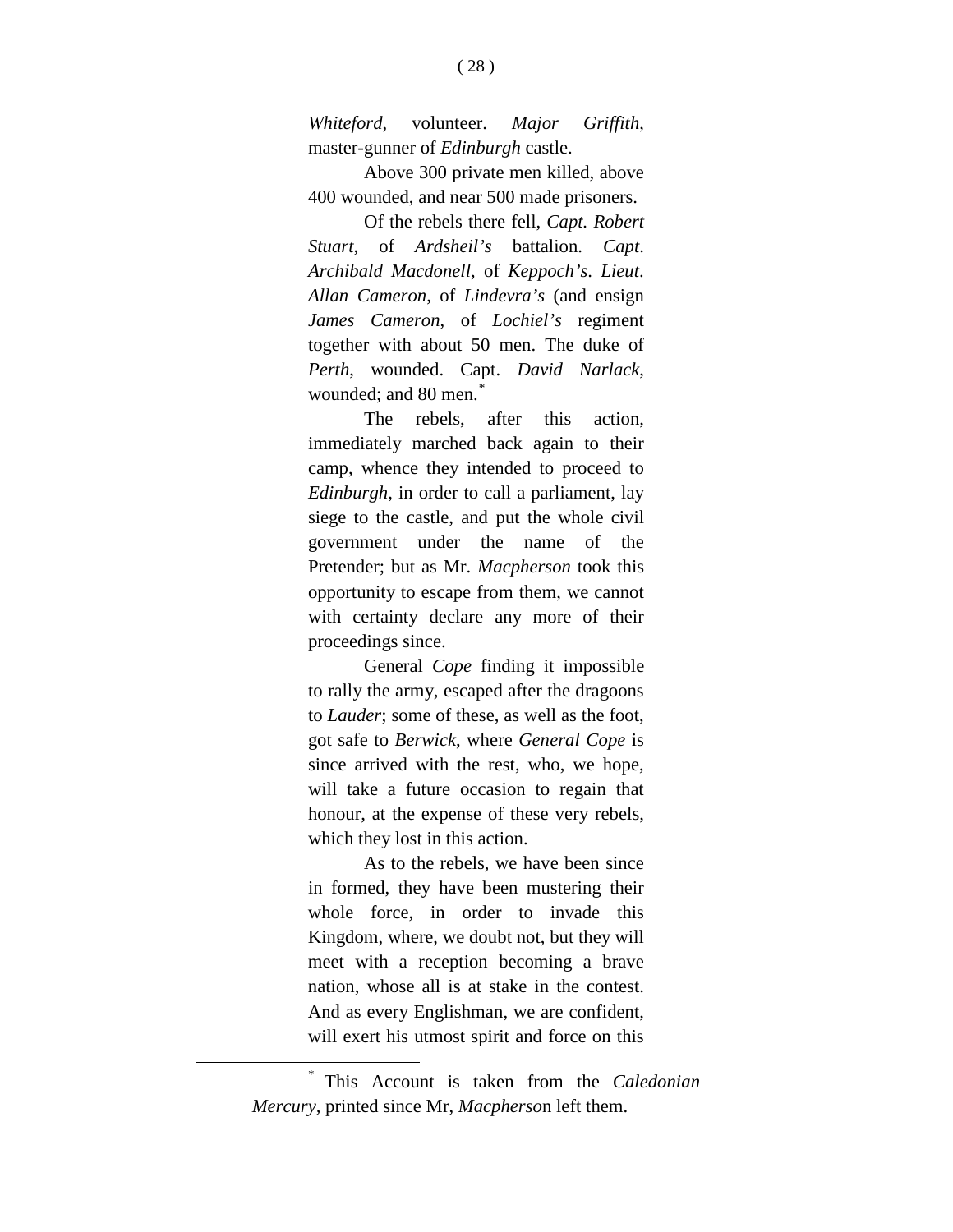occasion, so we trust in God, that the religion, laws, liberties, and lives of this country will never, through the indolence or cowardice of its inhabitants, be exposed to the mercy and disposition of a licentious rabble and cruel banditti. Indeed there are already many instances of this public spirit, which not only individuals, but whole bodies of men have shown; witness that ever-memorable association in defense of public credit, entered unanimously into by so large a body of the merchants of *London*, and which hath to tally defeated one of the most wicked and basest designs to blow up the whole nation, which was ever devised by man. Some of the contrivers and abettors of this detestable scheme are known, and must expect to be ever hereafter regarded by all Englishmen, as the most flagitious and profligate enemies of their country, and as such, to be held in everlasting abhorrence. Indeed, crimes like this deserve the most exemplary punishment, and will justify a legislature, even in going out of the common roads of justice to come at and punish them.

I shall conclude these papers, with exhorting every man in this kingdom to exert himself, not only in his station, but as far as health, strength, and age will permit him, to leave at present the calling which he pursues, and however foreign his way of life may have been to the exercise of arms, to take them up, and inure himself to them: nor should this be delayed a moment, for, I repeat it once more, his all is at stake. This is not the cause of a party: I shall be excused, if I say it is not the cause in which the King only is concerned, your religion, my countrymen, your laws, your liberties, your lives, the safety of your wives and children;